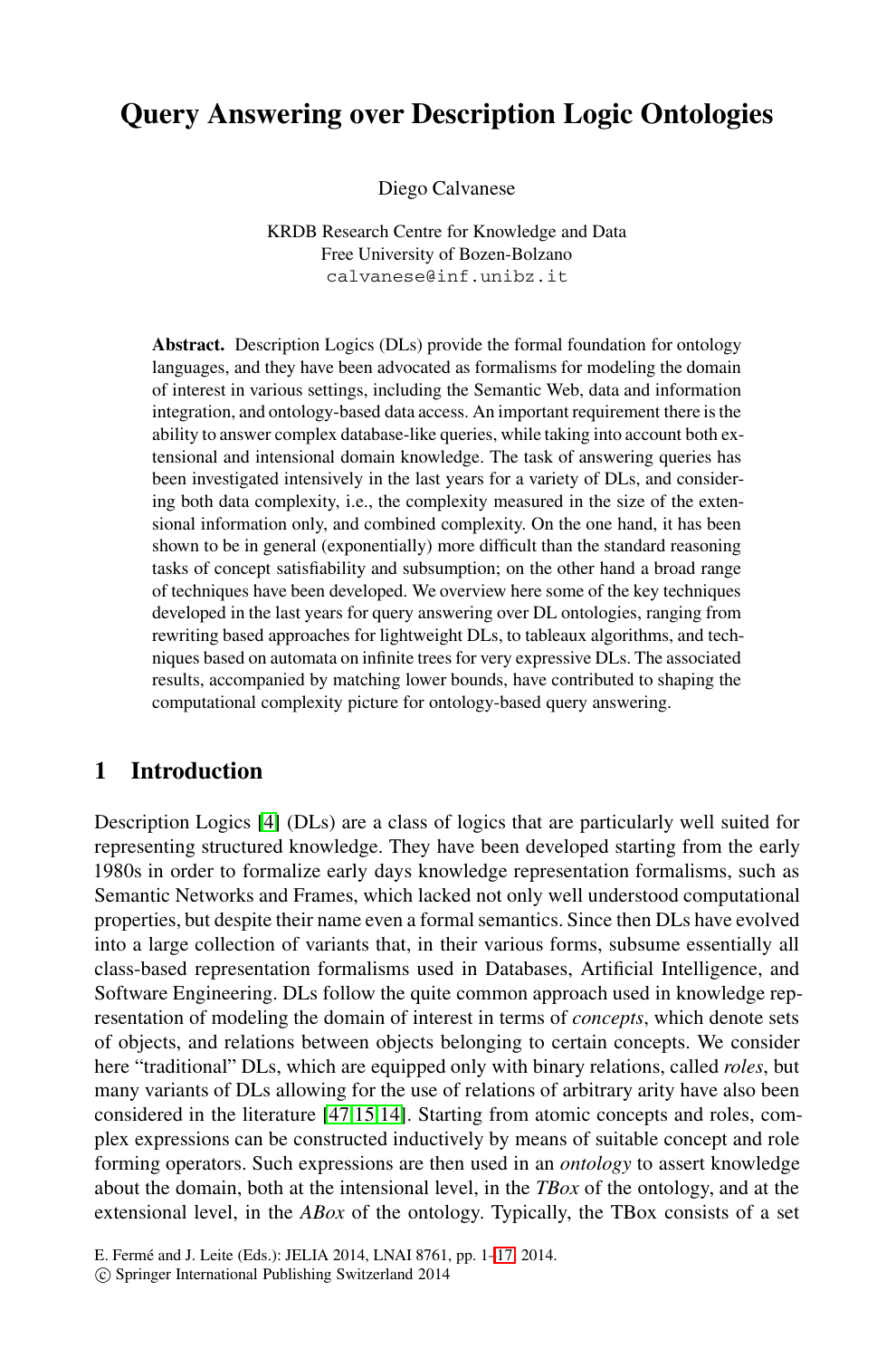of inclusion assertions between concepts and between roles, where each such assertion states that the set of instances of one concept/role is included in the set of instance of another concept/role. The ABox instead contains facts about individual domain elements, asserting that some individual belongs to a concept, or that some pair of individuals is related by a role.

A distinguishing feature of DLs is the fact that quantification is restricted by the syntax of the logic (which is variable-free) to be *guarded*. A consequence is that DL concept expressions essentially can only be used to represent properties that are encoded by starting from an instance of the concept and following the roles in a *tree-like* navigation. Formally, this aspect is captured by the fact that DLs (in general) satisfy some form of *tree-model property*: if an ontology is satisfiable, then it admits a model that is constituted by a collection<sup>[1](#page-1-0)</sup> of structures that are essentially<sup>[2](#page-1-1)</sup> tree-shaped (when viewing objects as nodes, and relations between objects as edges connecting them). On the one hand, the tree-model property, which DLs share with modal logics and with many variants of program logics [\[50\]](#page-16-1), accounts for many of the good computational properties of DLs, which, despite being first-order formalism, admit decidable and in many cases efficient inference. On the other hand, the restriction that is at the basis of the tree-model property brings about an intrinsic limitation in expressive power. This makes it impossible in DLs to express inter-relationships between objects that would correspond to following different navigation paths across the data. E.g., in a DL one could not express a concept denoting those individuals for which the house in which they live is located in the same city as the company in which they work. While this kind of restriction is considered acceptable when encoding knowledge at the intensional level in a TBox, it makes DLs not well-suited as a formalism for expressing queries, where in general one is interested in complex inter-relationships between objects.

For this reason, since the late 1990s, researchers have studied the setting where information needs expressed over knowledge encoded in an ontology are formulated not only in terms of concept or role expressions, but also in terms of more complex *queries* in the style of those used in databases [\[35](#page-15-0)[,15\]](#page-14-0). In such a setting, where the presence of an ontology accounts for incomplete information, query answering is a form of logical implication, as opposed to model checking, which can be seen as the logical counterpart of query evaluation. For this reason, answering arbitrary (domain independent) FOL queries (corresponding to the core of SQL) over an ontology turns out to be immediately undecidable. Just consider evaluating the query  $q(x) = A(x) \wedge \varphi$  over the ontology with an empty TBox and whose ABox just contains  $A(c)$ , where  $\varphi$  is an arbitrary FOL formula in which A does not appear; then c is in the answer to the query iff  $\varphi$  is valid.

<span id="page-1-1"></span><span id="page-1-0"></span>This motivates why in the context of DLs, restricted classes of queries have been considered, which still allow for expressing sufficiently complex interrelationships between data, but do not incur in the computational problems caused by arbitrary FOL queries. A prominent such class of queries are *conjunctive queries* (CQs) [\[22\]](#page-14-2), corresponding

<sup>&</sup>lt;sup>1</sup> The ABox accounts for an arbitrary graph-shaped but finite portion of the model, and each object interpreting an individual of the ABox can be seen as the root of a possibly infinite tree originating from that object.

<sup>&</sup>lt;sup>2</sup> Depending on the constructs of the DL, we might have to account for multiple role-labeled edges between nodes, or for special edges that point back to the ABox part.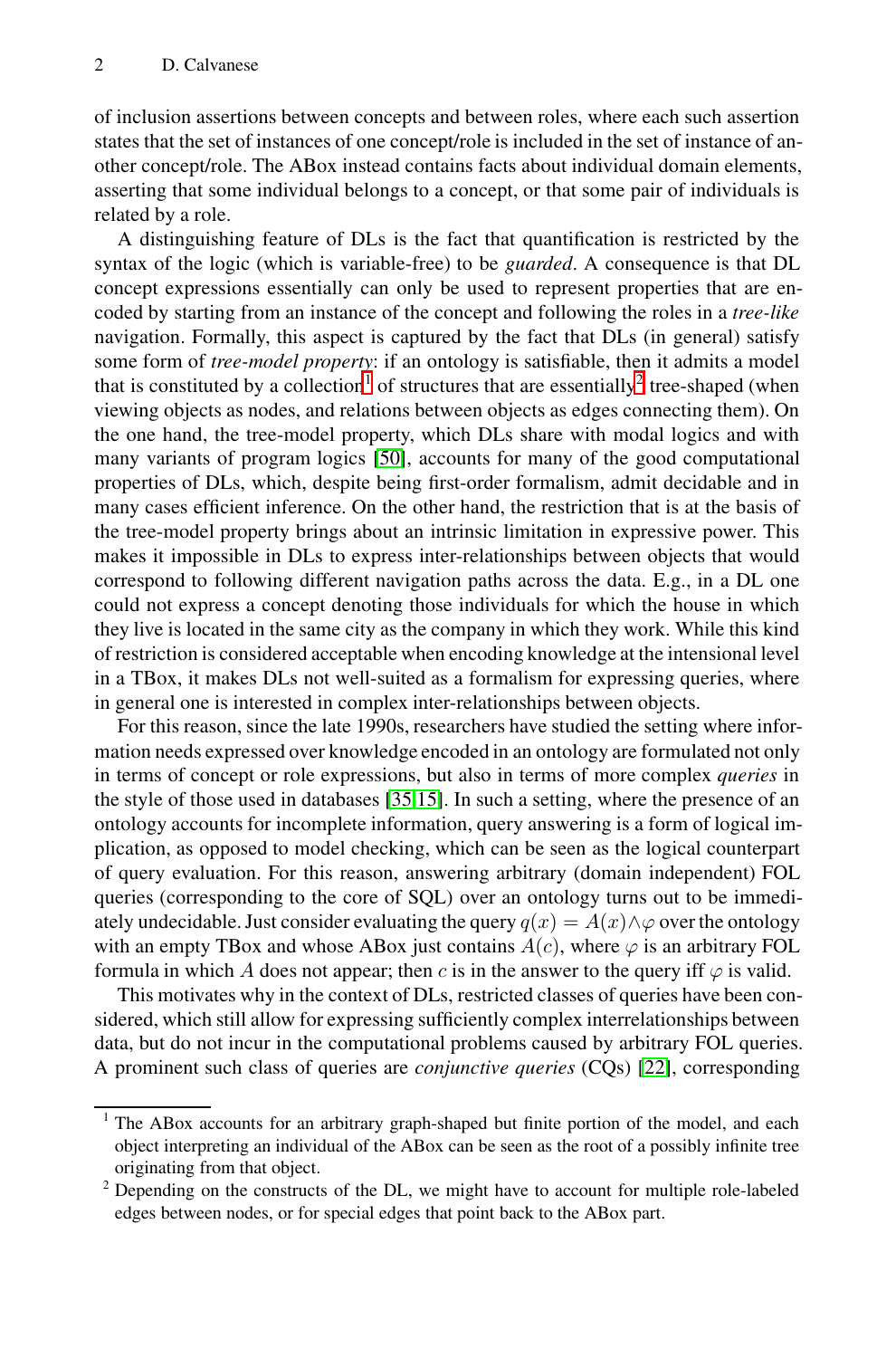to select-project-join SQL queries, and unions thereof (UCQs). Such queries account for the most common type of queries used in the relational setting, and also have found applications in other settings of incomplete information, such as data integration and data exchange [\[34,](#page-15-1)[25\]](#page-15-2). DLs, as opposed to relational databases, allow one to represent knowledge in which the underlying data has a rather loose structure, such as the one encountered nowadays in graph databases. Indeed, in the setting of DLs, it became of interest to consider also more flexible mechanisms for querying such kind of data, as the one offered by variants of *regular path queries* [\[10,](#page-14-3)[1\]](#page-13-2), which allow one to retrieve pairs of objects connected by a path in the data that matches a regular expression over the set of roles (i.e., edge labels in the graph).

In the following, we discuss the challenges that arise when addressing the problem of answering queries over DL ontologies. Given the large amount of parameters that characterize the problem, and the variety of results that have been obtained in the area, our aim is not to be comprehensive, and we refer to [\[40](#page-15-3)[,38\]](#page-15-4) for recent overviews of query answering in ontologies. Instead, we aim at illustrating three different types of techniques that have been introduced in the literature, and that aimed at addressing different requirements for the problem of query answering over DL ontologies. After introducing in Section [2](#page-2-0) some technical preliminaries on DLs and queries that are necessary for the subsequent development, we first illustrate in Section [3](#page-6-0) a technique for efficient query answering in lightweight DLs that lends itself for an efficient implementation. Then, in Section [4](#page-8-0) we present an adaptation of tableaux algorithms traditionally adopted for DL inference towards query answering in expressive DLs. The technique allows one to obtain optimal complexity bounds in terms of *data complexity*, i.e., when the complexity of the problem is measured in terms of the size of the ABox only. Finally, in Section [5,](#page-11-0) we present an approach based on automata on infinite trees, that leads to decidability and optimal complexity results (thought not in data complexity) for DLs and query languages that are among the most expressive ones for which decidability of query answering has been established so far.

### <span id="page-2-0"></span>**2 Description Logic Ontologies and Queries**

In DLs, the domain of interest is modeled by means of *concepts*, denoting classes of objects, and *roles* (i.e., binary relationships), denoting binary relations between objects.

*Syntax of Description Logics.* Arbitrary concepts and roles are obtained starting from atomic ones by applying suitable concept and role forming constructs, where the set of allowed constructs characterizes each specific DL. We introduce here the quite expressive DL *ALCOIQHb<sup>self</sup>*, abbreviated simply as  $\mathcal{DL}$ , which is a super-language of the<br>regions DLs that we consider in this work? Specifically,  $\mathcal{DC}$  is an automative DL in various DLs that we consider in this work<sup>[3](#page-2-1)</sup>. Specifically,  $\mathcal{DL}$  is an expressive DL in which concepts and roles are formed according to the following syntax:

<span id="page-2-1"></span>
$$
C, C' \longrightarrow A \mid C \sqcap C' \mid \forall R.C \mid \neg C \mid \leq n S.C \mid \{a\} \mid \exists S.\mathsf{Self}
$$
\n
$$
P \longrightarrow p \mid p^{-}
$$
\n
$$
S, S' \longrightarrow P \mid S \cap S' \mid S \setminus S' \mid S \cup S'
$$
\n
$$
R, R' \longrightarrow T \mid S \mid R \cup R' \mid R \circ R' \mid R^* \mid id(C)
$$

<sup>&</sup>lt;sup>3</sup> DL is equivalent to the DL  $ZOIQ$  [\[20\]](#page-14-4).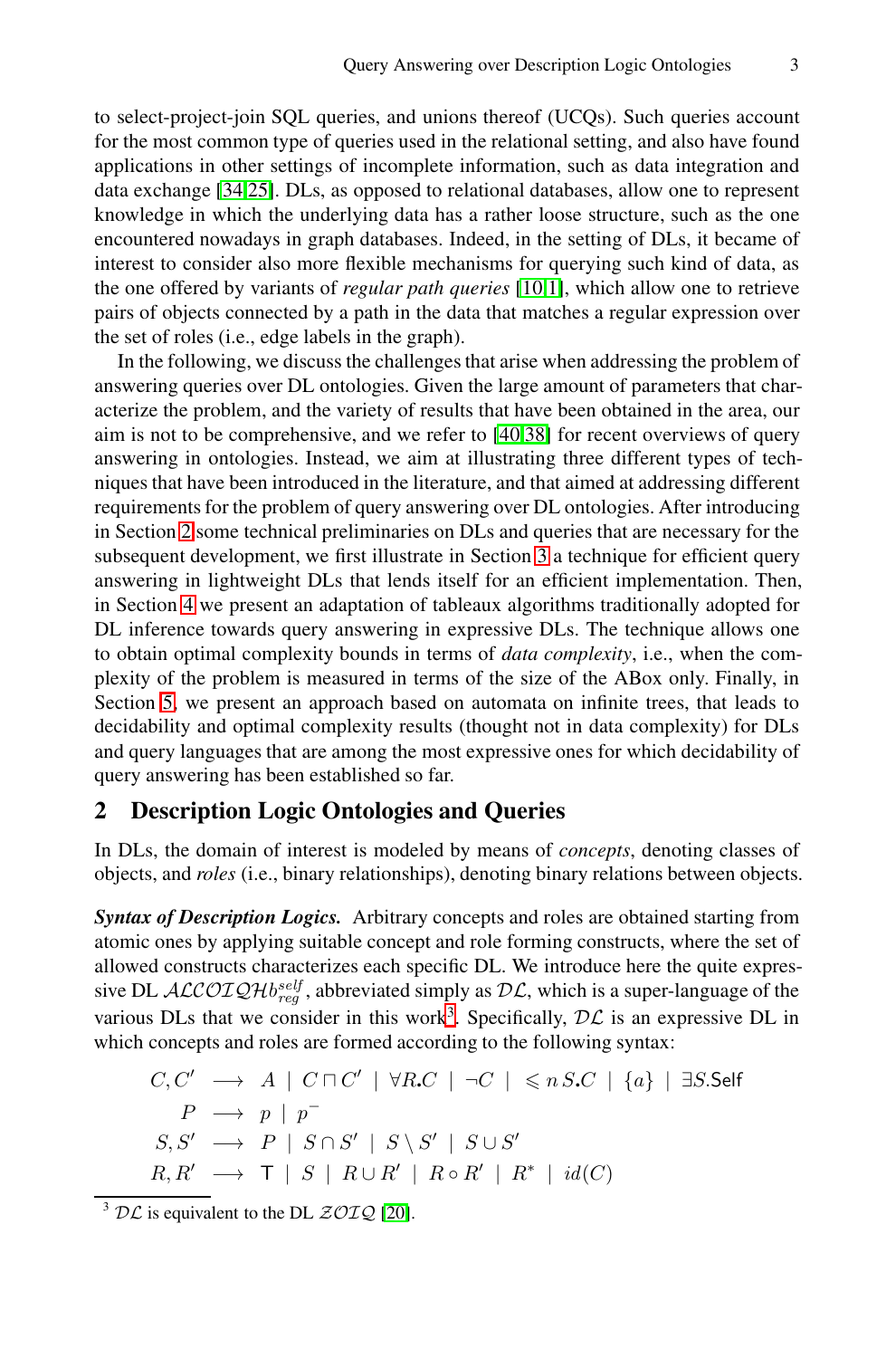where  $A$  denotes an *atomic concept*,  $p$  an *atomic role*,  $S$ ,  $S'$  simple roles,  $C$ ,  $C'$  arbitrary *concepts*, and  $R$ ,  $R'$  arbitrary *roles*, and  $a$  an individual.  $\mathcal{DL}$  is obtained from the basic DL language  $AL$  (attributive language) [\[4\]](#page-13-0), in which one can express concept intersection  $C \sqcap C'$  and value restriction  $\forall R.C$ , by adding several concept and role forming constructs, each indicated by a letter or a sub/super-script in the name of the DL. Such constructs are negation  $\neg C$  of arbitrary concepts (indicated by the letter C in  $ALCOIQHb<sub>reg</sub><sup>self</sup>$ ), qualified number restrictions  $\leq n S.C$  (indicated by Q), nomi-<br>nals La) (indicated by Q), inverse roles  $n^{-}$  (indicated by T), boolean combinations of nals  $\{a\}$  (indicated by  $\mathcal{O}$ ), inverse roles  $p^-$  (indicated by  $\mathcal{I}$ ), boolean combinations of atomic and inverse roles (indicated by b), the self-construct (indicated by the superscript *self* ), and regular expressions over roles (indicated by the subscript *reg* ). We can also express the top concept  $\top$  as an abbreviation for  $A \sqcup \neg A$ , for some concept A, the bottom concept  $\perp$  as  $\neg \top$ , union  $C_1 \sqcup C_2$  as  $\neg (\neg C_1 \sqcap \neg C_2)$ , and qualified existential quantification on roles ∃R**.**C as ¬∀R**.**¬C. We observe that, in order to preserve decidability of inference, number restrictions are applied only to *simple* roles, i.e., atomic roles p, their inverses  $p^-$ , or boolean combinations thereof (see, e.g., [\[5,](#page-14-5)[11\]](#page-14-6) for the consequences of using more complex roles in number restrictions).

As in most DLs, a  $\mathcal{DL}$  *ontology* is a pair  $\mathcal{O} = \langle \mathcal{T}, \mathcal{A} \rangle$ , where  $\mathcal{T}$ , the *TBox*, is a finite set of *intensional assertions*, and A, the *ABox*, is a finite set of *extensional* (or, *membership*) *assertions*. Here we consider TBoxes consisting only of inclusion asser-tions between concepts and between simple roles<sup>[4](#page-3-0)</sup>. An *inclusion assertion* has the form  $C \sqsubseteq C'$ , with C and C' arbitrary  $D\mathcal{L}$  concepts, or  $S \sqsubseteq S'$ , with S and S' simple roles. Intuitively, it states that, in every model of the TBox, each instance of the left-hand side expression is also an instance of the right-hand side expression. We note that the letter  $\mathcal{H}$  in the name of  $\mathcal{ALCOIQH}_{reg}^{self}$  accounts for the presence in the logic of role inclu-<br>sions, by means of which one can express role *hierarchies*. The ABox consists of a set sions, by means of which one can express role *hierarchies*. The ABox consists of a set of extensional assertions, which are used to make statements about individuals. Each such assertion has the form  $A(a)$ ,  $p(a, b)$ ,  $a \approx b$ , or  $a \not\approx b$ , with A and p respectively an atomic concept and an atomic role occurring in  $\mathcal T$ , and  $a, b$  individuals.

*Semantics of Description Logics.* We now turn to the semantics of  $D\mathcal{L}$ , which is given in terms of interpretations. An *interpretation*  $\mathcal{I} = (\Delta^{\mathcal{I}}, \cdot^{\mathcal{I}})$  consists of a non-empty interpretation domain  $\Delta^{\mathcal{I}}$  and an interpretation function  $\cdot^{\mathcal{I}}$ , which assigns to each concept C a subset  $C^{\mathcal{I}}$  of  $\Delta^{\mathcal{I}}$ , to each role  $R$  a binary relation  $R^{\mathcal{I}}$  over  $\Delta^{\mathcal{I}}$ , and to each individual a an element  $a^{\mathcal{I}} \in \Delta^{\mathcal{I}}$ , in such a way that the conditions specified in Figure [1](#page-4-0) are satisfied[5.](#page-3-1) Unless stated otherwise, we don't make here the *unique name assumption*, i.e., we allow different individuals to be interpreted as the same domain element.

<span id="page-3-1"></span><span id="page-3-0"></span>The semantics of a  $D\mathcal{L}$  ontology  $\mathcal{O} = \langle \mathcal{T}, \mathcal{A} \rangle$  is the set of *models* of  $\mathcal{O}$ , i.e., the set of interpretations satisfying all assertions in  $T$  and  $A$ . It remains to specify when an interpretation satisfies an assertion. An interpretation I *satisfies* an inclusion assertion  $C \subseteq C'$  (resp.,  $R \subseteq R'$ ), if  $C^{\perp} \subseteq C'^{\perp}$  (resp.,  $R^{\perp} \subseteq R'^{\perp}$ ), a membership assertion

<sup>4</sup> The DLs underlying the Web Ontology Language OWL 2, standardized by the W3C [\[7\]](#page-14-7), feature additional kinds of TBox assertions, which allow one to state, e.g., the symmetry, reflexivity, or transitivity of a role. We do not consider such kinds of assertions here.

<sup>5</sup> We have used "◦" to denote concatenation of binary relations, and "∗" to denote the reflexivetransitive closure of a binary relation.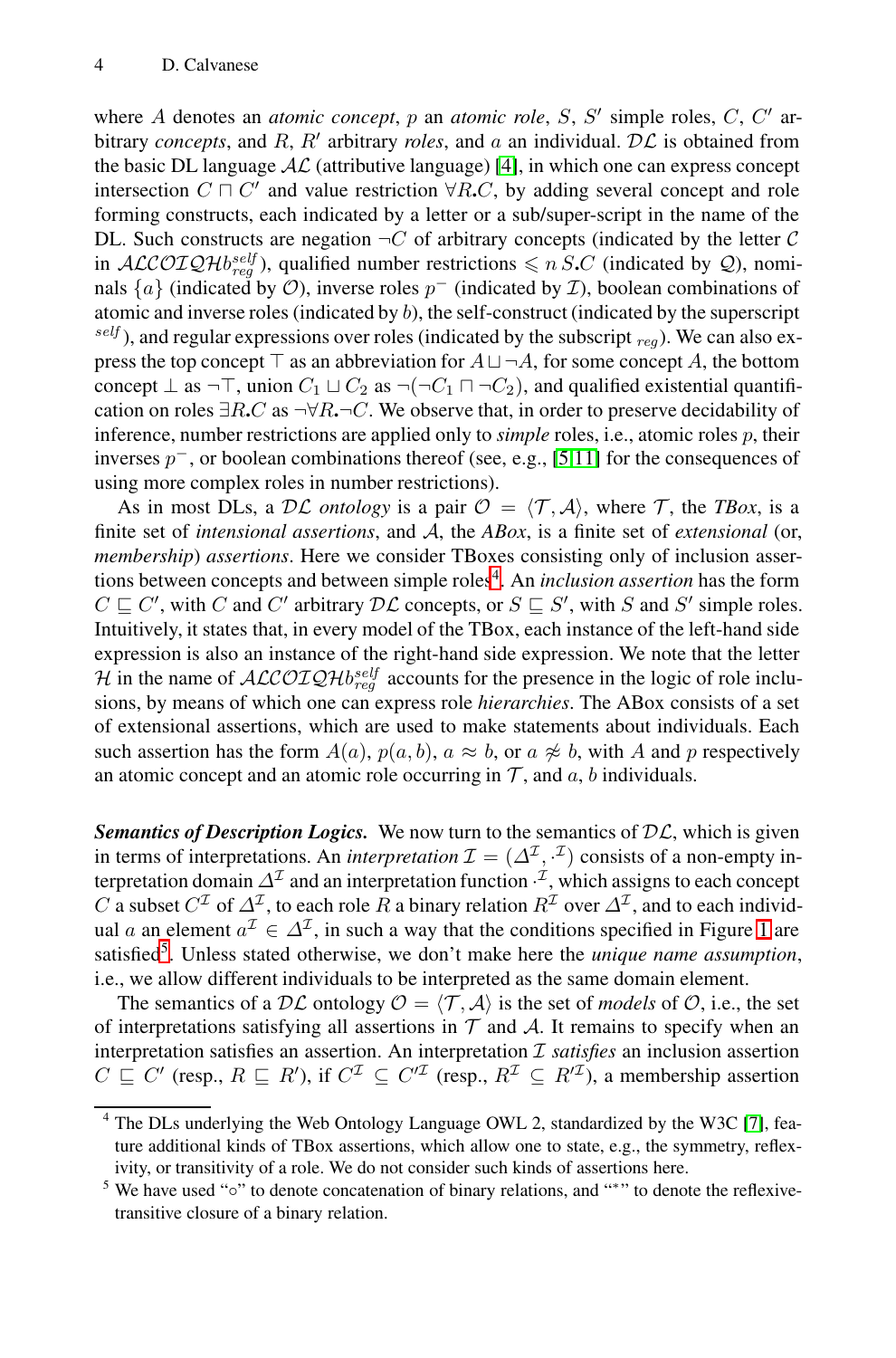$$
AT \subseteq \DeltaT \n(C \sqcap C')T = CT \cap C'T \n(\forall R.C)T = \{o \mid \forall o', (o, o') \in RT \to o' \in CT\}\n\n(\forall R.C)T = \{o \mid \forall o', (o, o') \in RT \to o' \in CT\}\n\n(\le n R.C)T = \{o \mid \sharp\{o' \in CT \mid (o, o') \in RT\}\n\n(\le n R.C)T = \{o \mid \sharp\{o' \in CT \mid (o, o') \in RT\}\n\n\{a\}T = \{aT\}\n\n\exists S. SelfT = \{o \mid (o, o) \in ST\}\n\n(\{a\}T)T = \{a^T \in RT \cup RT\n\n(\{a\}T)T = RT \cup RT\n\n(\{a\}T)T = RT \cup RT\n\n(\{a\}T)T = RT \cup RT\n\n(\{a\}T)T = RT \cup RT\n\n(\{a\}T)T = RT \cup RT\n\n(\{a\}T)T = (aT)*\n\n(\{a\}T)T = (aT)*\n\n(\{a\}T)T = (aT)*\n\n(\{a\}T)T = (aT)*\n\n(\{a\}T)T = (aT)*\n\n(\{a\}T)T = (aT)*\n\n(\
$$

<span id="page-4-0"></span>

 $A(a)$  (resp.,  $p(a, b)$ ) if  $a^{\mathcal{I}} \in A^{\mathcal{I}}$  (resp.,  $(a^{\mathcal{I}}, b^{\mathcal{I}}) \in p^{\mathcal{I}}$ ), an assertion of the form  $a \approx b$ if  $a^{\mathcal{I}} = b^{\mathcal{I}}$ , and an assertion of the form  $a \not\approx b$  if  $a^{\mathcal{I}} \neq b^{\mathcal{I}}$ .

The basic reasoning task in  $D{\mathcal{L}}$  is that of *logical implication*, i.e., checking whether a TBox or ABox assertion is implied by an ontology, i.e., holds in every model of the ontology. All other ontology-level inference tasks, such as checking whether an ontology is satisfiable (i.e., admits a model), or whether a concept is satisfiable with respect to an ontology, can easily be reduced to logical implication. Like in many other expressive DLs, reasoning in  $D\mathcal{L}$ , is decidable in deterministic exponential time, and actually EXPTIME-complete, see, e.g., [\[4\]](#page-13-0).

We consider here various sub-languages of  $\mathcal{DL}$ . The logics  $\mathcal{ALC}[O][\mathcal{I}][Q]\mathcal{H}[b_{reg}^{self}]$ <br>constructs or all of are obtained from  $D\mathcal{L}$  by possibly dropping some of the  $\mathcal{O}, \mathcal{I}$ , and  $\mathcal{Q}$  constructs, or all of boolean combinations, regular expressions over roles, and the self-construct. Moreover, in the lightweight DL  $DL\text{-}Lie_R$  [\[13\]](#page-14-8), inclusion assertions have one of the forms:

$$
B \sqsubseteq B' \qquad \qquad B \sqsubseteq \neg B' \qquad \qquad P \sqsubseteq P' \qquad \qquad P \sqsubseteq \neg P'
$$

Here, roles P, P' are either an atomic role p or the inverse  $p^-$  of an atomic role, and *basic concepts*  $B$ ,  $B'$  are constructed according to the following syntax:

$$
B, B' \longrightarrow A \mid \exists P
$$

where we use ∃P as an abbreviation for ∃P**.** . Intuitively, a basic concept denotes either an atomic concept A, or the projection of a role p on its first component ( $\exists p$ ) or second component (∃p−). Despite its simplicity, *DL-Lite* is able to capture the essential features of most conceptual modeling formalisms, such as UML Class Diagrams or Entity-Relationship schemata (see, e.g., [\[12\]](#page-14-9)).

*Queries.* We introduce now *positive two-way regular path queries* (P2RPQs), which are a quite general class of queries that subsumes most of the query formalisms that have been considered in the context of query answering under incomplete information. A P2RPO  $q(\vec{x})$  has the form  $\exists \vec{y}$ , $\varphi$ , where  $\vec{x}$  and  $\vec{y}$  are tuples of variables and  $\varphi$  is a formula built using ∧ and ∨ from atoms of the form  $C(v)$  and  $R(v, v'),$  where  $v, v'$  are variables from  $\vec{x}$ , from  $\vec{y}$ , or individuals, C is a (possibly complex) concept, and R is a (possibly complex)  $D\mathcal{L}$  role. We call  $\vec{x}$  the *answer* (or *distinguished*) *variables*, and  $\vec{y}$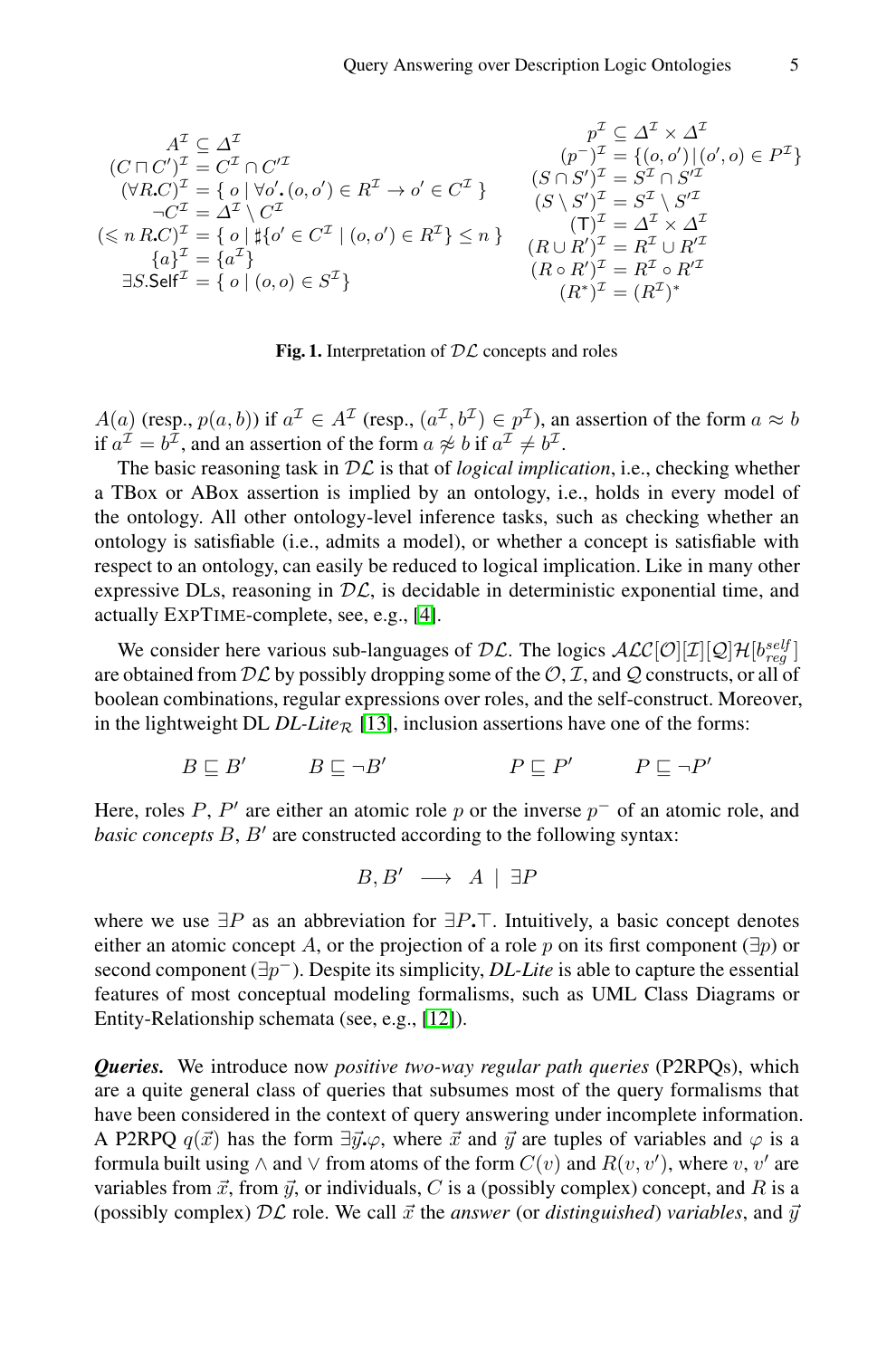the *existential variables* of q. A Boolean query is one where  $\vec{x}$  is the empty tuple  $\langle \cdot, i.e.,$ all variables in the query are existential ones.

A P2RPQ consisting of a single role atom is a *two-way regular path query* (2RPQ), while one consisting of a conjunction of role atoms is a *conjunctive 2RPQ* (C2RPQ). When we do not allow for the use of inverse roles, we obtain the one-way variants of the above query languages, i.e., PRPQs/CRPQs/RPQs. When we further restrict P2RPQs so as to forbid the use of regular expressions in role atoms, we obtain the class of *positive queries* (PQs), and when we forbid also the use of disjunction, we obtain the well known class of *conjunctive queries* (CQs) [\[22](#page-14-2)[,2\]](#page-13-3). A *unions of CQs* (UCQs) is a disjunction of CQs with the same answer variables. We observe that the possibility of using regular role expressions in the query atoms of (P/C)(2)RPQs significantly increases the expressive power of the query language, since it allows one to express complex navigations in the models of the given ontology, similar to those possible with  $(C)(2)RPQs$ studied in the setting of graph databases [\[26](#page-15-5)[,16](#page-14-10)[,17](#page-14-11)[,18\]](#page-14-12).

Given a P2RPQ  $q(\vec{x}) = \exists \vec{y} \cdot \varphi$  and an interpretation *I*, let  $\pi$  be a total function from the variables and individuals occurring in q to  $\Delta^{\mathcal{I}}$  such that  $\pi(a) = a^{\mathcal{I}}$  for each individual a occurring in q. We write  $\mathcal{I}, \pi \models C(v)$  if  $\pi(v) \in C^{\perp}$ , and  $\mathcal{I}, \pi \models R(v, v')$ if  $(\pi(v), \pi(v')) \in R^{\perp}$ . Let  $\gamma$  be the Boolean expression obtained from  $\varphi$  by replacing each atom  $\alpha$  in  $\varphi$  with *true*, if  $\mathcal{I}, \pi \models \alpha$ , and with *false* otherwise. If  $\gamma$  evaluates to *true*, we say that  $\pi$  is a *match for* q *in* I, denoted  $\mathcal{I}, \pi \models q$ . When there is some match for q in *I*, we also say that q can be *mapped to*  $I^6$  $I^6$ . The *answers* to  $q(\vec{x})$  in *I*, is the set ans $(q,\mathcal{I}) = \{\pi(\vec{x}) \mid \mathcal{I}, \pi \models q\}$  of tuples of elements of  $\Delta^{\mathcal{I}}$  to which the answer variables of q can be mapped by some match for q in  $I$ . Given an ontology  $O$  and a query  $q(\vec{x})$ , a *certain answer* to q over  $\mathcal O$  is a tuple  $\vec{a}$  of individuals in  $\mathcal O$  such that  $\vec{a}^{\mathcal{I}} \in \text{ans}(q, \mathcal{I})$ , for every model  $\mathcal{I}$  of  $\mathcal{O}$ . Note that, while an answer to a query over an interpretation  $\mathcal I$  is a set of elements of  $\Delta^{\mathcal I}$ , a certain answer is a tuple of individuals appearing in  $O$ . We denote with cert $(q, O)$  the set of certain answers to q over  $O$ .

For a Boolean query  $q()$ , we say that *I satisfies*  $q()$ , written  $\mathcal{I} \models q()$ , if there is some match for  $q()$  in *I*. We have that cert $(q()$ ,  $O)$  is either the empty tuple of individuals  $\langle \rangle$  (representing *true*), when  $\mathcal{I} \models q()$  for every model  $\mathcal{I}$  of  $\mathcal{O}$ , or the empty set  $\emptyset$ (representing *false*). In the former case, i.e., when cert $(q, 0) = \{ \langle \rangle \}$ , we say that O *entails* q, denoted  $\mathcal{O} \models q$ .

<span id="page-5-0"></span>*Query evaluation* consists in computing, given an ontology  $\mathcal O$  and a P2RPQ  $q(\vec{x})$ , the set cert $(q, O)$  of certain answers. The corresponding decision problem is the *recognition problem for query answering*, in which one wants to check whether a given a tuple  $\vec{a}$  of individuals is in cert $(q, 0)$ . When q is a Boolean query, the corresponding task is *query entailment*, which consists in verifying whether  $\mathcal{O} \models q$ . In fact, the recognition problem for query answering can be straightforwardly reduced to query entailment by considering the Boolean query obtained by substituting the distinguished variables of the query with the given tuple of individuals.

<sup>&</sup>lt;sup>6</sup> When we view the query  $q$  as a relational structure in which the variables snd constants are the domain elements, then a match for  $q$  in an interpretation  $\mathcal I$  is actually a *homomorphism* from q to  $\mathcal I$  (cf. [\[22\]](#page-14-2) for the case of CQs).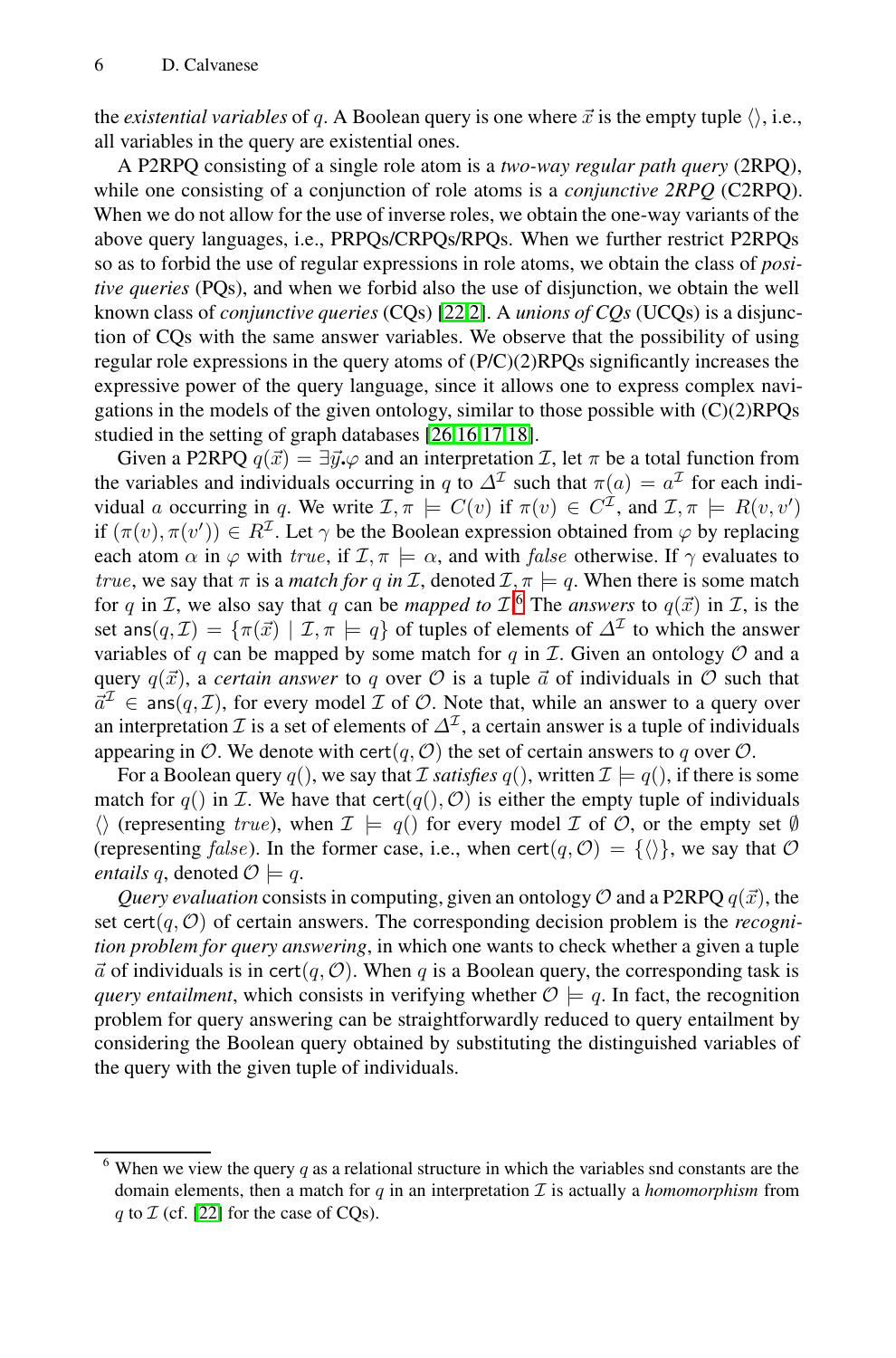### <span id="page-6-0"></span>**3 Query Answering by Rewriting in Lightweight DLs**

We illustrate now the approach to query answering based on *query rewriting*, which was first introduced for answering UCQs over *DL-Lite* ontologies through the PerfectRef algorithm [\[13\]](#page-14-8), and then extended to several other DLs [\[41,](#page-15-6)[42,](#page-15-7)[44](#page-16-2)[,32\]](#page-15-8), including also more expressive members of the *DL-Lite* family [\[3\]](#page-13-4). Such DLs share with *DL-Lite* some crucial properties that are necessary to make a rewriting based approach efficient. We illustrate now the approach for the case of UCQs over  $DL\text{-}Life_{\mathcal{R}}$  ontologies. We first recall that, in the case where the ontology is unsatisfiable, the answer to any UCQ is the set of all tuples of individuals appearing in the ontology. Therefore, we focus for now on the case where the ontology is satisfiable, and come back to satisfiability afterwards.

The key idea at the basis of the rewriting approach is to strictly separate the processing done with respect to the intensional level of the ontology (i.e., the TBox) from the processing done by taking into account the extensional level (i.e., the ABox, or data): (1) the query is processed and rewritten into a new query, based on the inclusion assertions in the TBox; (2) the TBox is discarded and the rewritten query is evaluated over the ABox, as if the ABox was a simple relational structure/database. More precisely, given a UCQ q over  $\mathcal{O} = \langle \mathcal{T}, \mathcal{A} \rangle$ , the *positive inclusion assertions* of  $\mathcal{T}$ , i.e., those inclusion assertions that contain no negation in the right-hand side, are compiled into  $q$ , thus obtaining a new query  $q'$ . Such new query  $q'$  is then evaluated over A, thus essentially reducing query answering to query evaluation over a database instance. Since the size of  $q'$  does not depend on the ABox, the data complexity of the whole query answering algorithm is the same as the data complexity of evaluating  $q'$ . A crucial property for *DL-Lite* is that, in the case where  $q$  is a UCQ, the query  $q'$  is also a UCQ. Hence, the data complexity of the whole query answering algorithm is in  $AC<sup>0</sup>$ , which is the complexity of evaluating a FOL query over a relational database.

*Canonical Model.* The rewriting based approach relies in an essential way on the *canonical model property*, which holds for *DL-Lite* and for the horn variants of many other DLs [\[33,](#page-15-9)[24\]](#page-15-10). Such property ensures that every satisfiable ontology  $O$  admits a canonical model that is the least constrained model among all models of  $O$ , and that can be homomorphically embedded in all other models. This in turn implies that the canonical model correctly represents *all* the models of O with respect to the problem of answering positive queries (and in particular, UCQs). In other words, for every UCQ  $q$ , we have that cert $(q, 0)$  is contained in the result of the evaluation of q over the canonical model<sup>7</sup>. Intuitively, the canonical model for a *DL-Lite* ontology  $\mathcal{O} = \langle \mathcal{T}, \mathcal{A} \rangle$  contains the ABox A, and in addition might contain existentially implied objects, whose existence is enforced by the TBox assertions with  $\exists P$  in the right-hand side. For example, if the TBox contains an assertion Student  $\subseteq$  ∃attends, expressing that every student should attend something (presumably a course), and the ABox contains the fact Student(john), then the canonical model will contain a fact attends(john,  $o_n$ ), where  $o_n$ is a newly introduced object.

<span id="page-6-1"></span>Note that, since the domain of the canonical model contains the individuals of the ABox, hence the evaluation of a query over such model can indeed return a set of individuals.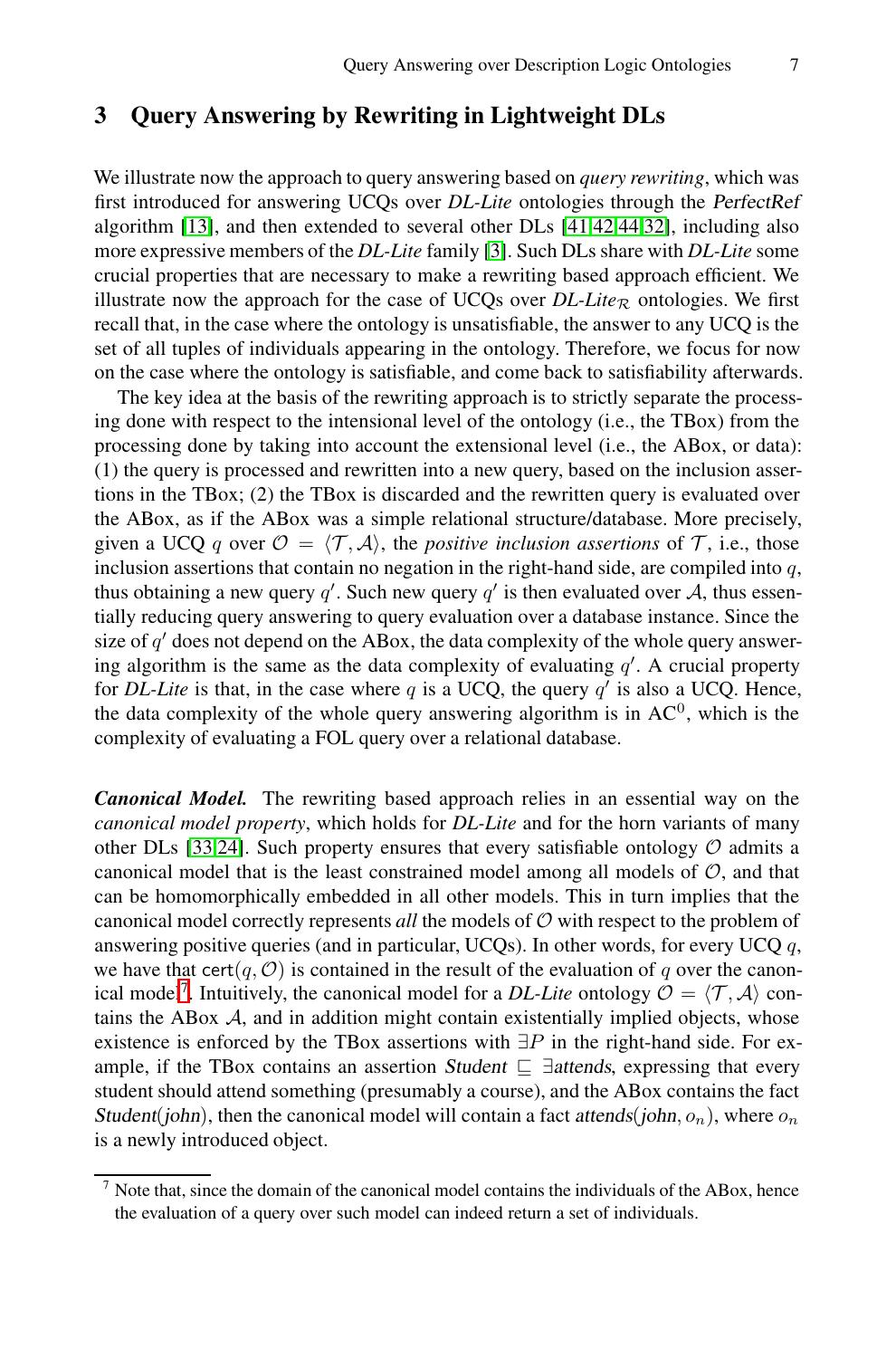$$
A_1 \sqsubseteq A_2 \qquad \dots, A_2(x), \dots \qquad \rightsquigarrow \qquad \dots, A_1(x), \dots
$$
  
\n
$$
\exists p \sqsubseteq A \qquad \dots, A(x), \dots \qquad \rightsquigarrow \qquad \dots, p(x, -), \dots
$$
  
\n
$$
\exists p \sqsubseteq \qquad \dots, A(x), \dots \qquad \rightsquigarrow \qquad \dots, p(-, x), \dots
$$
  
\n
$$
A \sqsubseteq \exists p \qquad \dots, p(x, -), \dots \qquad \rightsquigarrow \qquad \dots, A(x), \dots
$$
  
\n
$$
\exists p_1 \sqsubseteq \exists p_2 \qquad \dots, p_2(x, -), \dots \qquad \rightsquigarrow \qquad \dots, p_1(x, -), \dots
$$
  
\n
$$
p_1 \sqsubseteq p_2 \qquad \dots, p_2(x, y), \dots \qquad \rightsquigarrow \qquad \dots, p_1(x, y), \dots
$$

<span id="page-7-0"></span>**Fig. 2.** Rewriting of query atoms in  $DL\text{-}Like_{\mathcal{R}}$ 

*First-Order Rewritability.* We point out that the canonical model is in general infinite, hence it cannot be effectively computed in order to solve the query answering problem by actually evaluating the input query q over it. Instead, each  $\text{CO } q_i$  in q is rewritten into a UCQ  $r_i$  in such a way that, whenever  $q_i$  has a match in some portion of the canonical model, then there will be a CQ among those in  $r_i$  that has a corresponding match in the ABox part of the canonical model. Informally, the rewriting algorithm initializes a set  $r$  of CQs with the CQs in the input query  $q$ , and processes each yet unprocessed query  $r_i$  in r by adding to r also all rewritings of  $r_i$ . For each atom  $\alpha$  in  $r_i$ , it checks whether  $\alpha$  can be rewritten by using one of the positive inclusions in the TBox, and if so, adds to r the CQ obtained from  $r_i$  by rewriting  $\alpha$ . The rewriting of an atom uses a positive inclusion assertion as rewriting rule, applied from right to left, to compile away the knowledge represented by the positive inclusion itself. For example, using the inclusion  $A_1 \nightharpoonup A_2$ , an atom of the form  $A_2(x)$  is rewritten to  $A_1(x)$ . Alternatively, we can consider this rewriting step as the application of standard resolution between the query and the inclusion  $A_1 \sqsubset A_2$ , viewed as the (implicitly universally quantified) formula  $A_1(x) \rightarrow A_2(x)$ . Other significant cases of rewritings of atoms are depicted in Figure [2,](#page-7-0) where each inclusion assertion in the left-most column accounts for rewriting the atom to the left of  $\sim$  into the atom to the right of it. We have used " $\degree$ " to denote a variable that occurs only once in the CQ (counting also occurrences in the head of the CQ). Besides rewriting atoms, a further processing step applied to r*<sup>i</sup>* is to consider each pair of atoms  $\alpha_1$ ,  $\alpha_2$  occurring in the body of  $r_i$  that *unify*, and replace them with a single atom, also applying the most general unifier to the whole of  $r_i$ . In this way, variables that in  $r_i$ occur multiple times, might be replaced by an """, and hence inclusion assertions might become applicable that were not so before the atom-unification step (cf. the rewriting rules in Figure [2](#page-7-0) *requiring* the presence of "\_").

The above presented rewriting technique realized through PerfectRef, allows us to establish that answering UCQs over satisfiable  $DL\text{-}Life_{\mathcal{R}}$  ontologies is *first-order rewritable*, i.e., the problem of computing certain answers over a satisfiable ontology can be reduced to the problem of evaluating a FOL query over the ABox of the ontology viewed as a database (with complete information). Specifically, let rew(q,  $\mathcal{T}$ ) denote the UCQ obtained as the result of applying PerfectRef to a UCQ q and  $DL\text{-}Lie_R$  TBox  $\mathcal{T}$ . Then, for every ABox A such that  $\langle \mathcal{T}, \mathcal{A} \rangle$  is satisfiable, we have that

$$
\mathsf{cert}(q, \langle \mathcal{T}, \mathcal{A} \rangle) \ = \ \mathsf{ans}(\mathsf{rew}(q, \mathcal{T}), \mathcal{A})
$$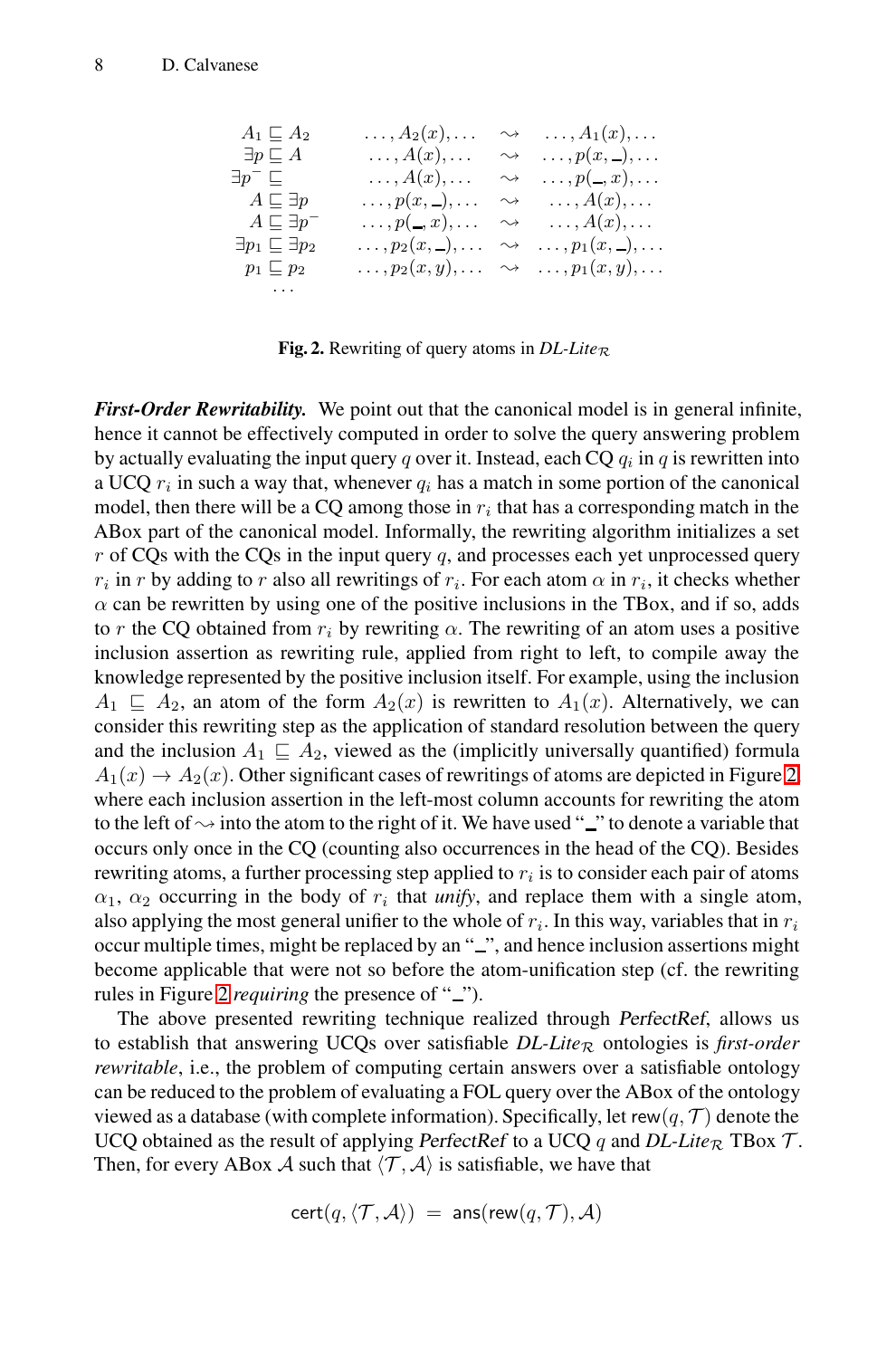where ans(rew(q, T), A) denotes the evaluation of the UCQ rew(q, T) over the ABox A viewed as a database (i.e., a first-order structure).

*Ontology Satisfiability.* The rewriting of a UCO q with respect to a TBox  $\mathcal T$  computed by PerfectRef depends only on the set of positive inclusion assertions in  $\mathcal T$ , while disjointness assertions (i.e., inclusion assertions containing a negated basic concept on the right-hand side) do not play any role in such a process. Indeed, the proof of correctness of PerfectRef [\[13\]](#page-14-8), which is based on the canonical model property of  $DL\text{-}Lie_R$ , shows that these kinds of assertions have to be considered only when verifying the ontology satisfiability. Once satisfiability is established, they can be ignored in the query rewriting phase. In fact, unsatisfiability of a  $DL\text{-}Lie_R$  ontology is due to the presence of disjointness assertions and their interaction with positive inclusions. Such interaction can itself be captured by constructing a Boolean UCQ encoding the violation of disjointness assertions, rewriting such a UCQ with respect to the positive inclusions, and checking whether its evaluation over the ABox returns *true*. This in turn shows that also the problem of checking satisfiability of a  $DL\text{-}Life_{\mathcal{R}}$  ontology is first-order rewritable [\[13\]](#page-14-8).

*Complexity of Query Evaluation.* Summarizing the above results, and considering that evaluating a FOL query (and hence a UCQ) over a database is in  $AC<sup>0</sup>$  in data complexity, one obtains that answering UCQs over  $DL\text{-}Lie_R$  ontologies has the same data complexity as evaluating UCQs in plain databases. By analyzing the overall rewritingbased query answering technique, and by exploiting a correspondence between the *DL-Lite* family and FOL with unary predicates [\[3\]](#page-13-4), we are able obtain also tight complexity bounds in the size of the TBox (*schema complexity*) and of the overall input (*combined complexity*).

**Theorem 1** ([\[13](#page-14-8)[,3\]](#page-13-4)). Answering UCQs over DL-Lite<sub>R</sub> ontologies is in AC<sup>0</sup> in data *complexity,* NLOGSPACE*-complete in schema complexity, and NP-complete in combined complexity.*

<span id="page-8-0"></span>While the above results sound very encouraging from the theoretical point of view, there still remain significant challenges to be addressed to make rewriting based techniques effective also in real world scenarios, where the TBox and/or the data underlying the ABox are very large, and/or queries have a large number of atoms. Indeed, also in the case where one admits rewritings expressed in languages different from UCQs (e.g., arbitrary FOL queries, or non-recursive Datalog), it has recently been shown that the smallest rewritings can grow exponentially with the size of the query [\[28\]](#page-15-11). This has led to an intensive and sustained effort aimed at developing techniques to improve query answering over ontologies, such as alternative rewriting techniques [\[42](#page-15-7)[,46\]](#page-16-3), techniques combining rewriting with partial materialization of the extensional level [\[31\]](#page-15-12), and various optimization techniques that take into account also extensional constraints on the underlying data, or a mapping layer to relational data sources, i.e., the so-called *Ontology-Based Data Access* (OBDA) setting [\[43](#page-16-4)[,45\]](#page-16-5)

## **4 Data Complexity for Query Entailment in Expressive DLs**

When a DL contains (explicit or implicit) forms of disjunction, there is no single model representing all possible models for the purpose of query answering. Hence, approaches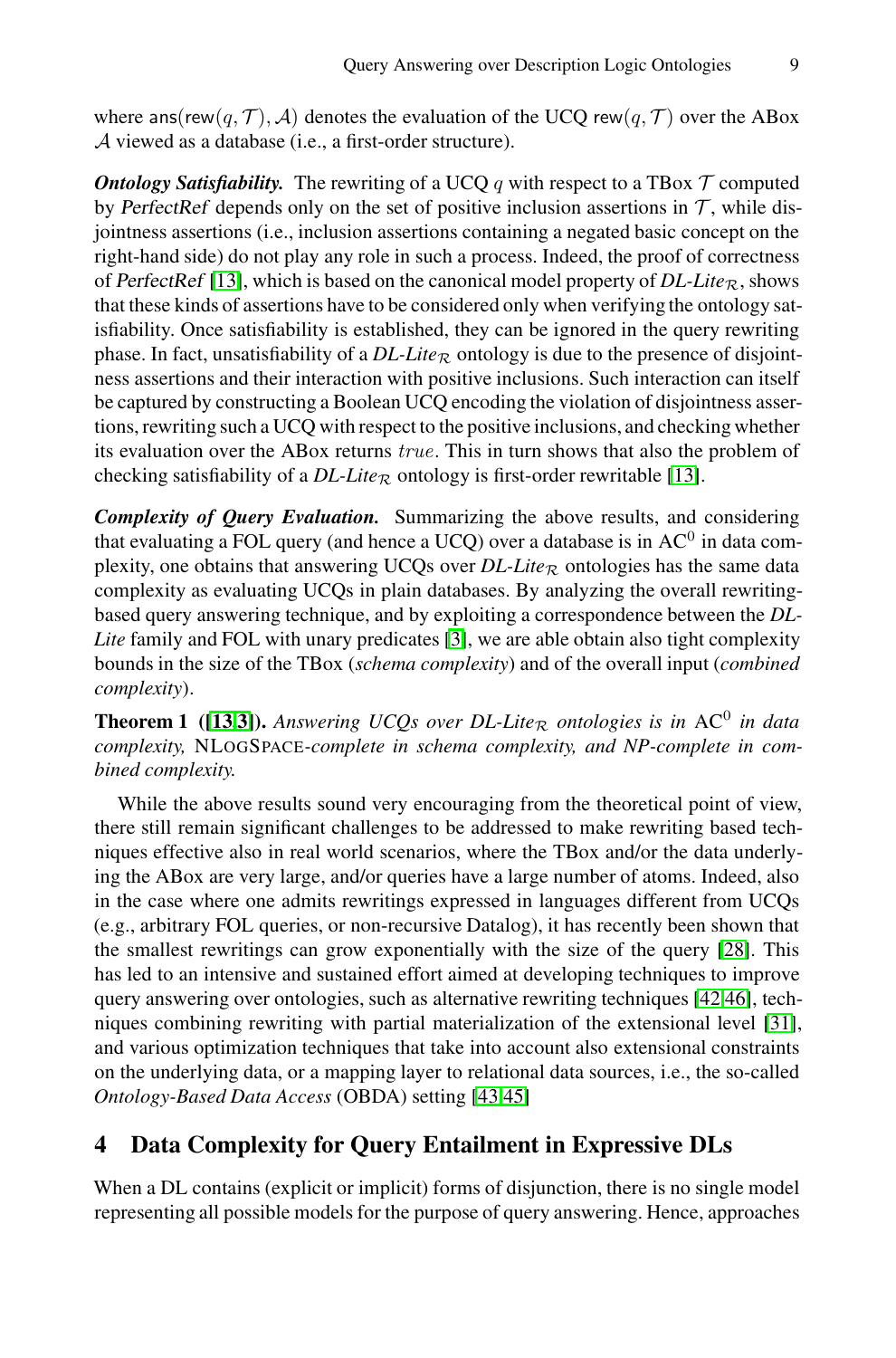that exploit the canonical model property, e.g., those based on query rewriting, are not directly applicable in this case. We illustrate now an alternative query answering technique that builds upon the *tableaux-based techniques* that have proved very successful for reasoning in expressive DLs [\[6](#page-14-13)[,30](#page-15-13)[,29](#page-15-14)[,37\]](#page-15-15).

*Tableaux Algorithms for Ontology Reasoning.* We illustrate first the idea underlying the use of tableaux algorithms for checking satisfiability of a DL ontology  $\mathcal{O} = \langle \mathcal{T}, \mathcal{A} \rangle$ , and show then how this approach can be adapted for query entailment. The tableaux algorithm tries to build a model of  $\mathcal O$  by starting from the assertions in  $\mathcal A$ , and completing them according to what is required by  $T$ . In doing so it builds non-deterministically a forest-shaped relational structure (hence, the algorithm actually maintains a set of structures), that we call here *completion forest*. The structure is forest-shaped, since each individual in the ABox A is the root of a tree generated by applying tableaux-style *expansion rules* to the facts in the completion forest. Essentially, each rule is associated to one of the constructs of the DL, has a precondition, expressed as one or more facts to which the rule is applied, and possibly comes with additional conditions related to applicability of the rule, or to blocking (necessary to ensure termination). As the result of the rule application, the set of facts in the completion forest is expanded, or more in general, changed, possibly by introducing new individuals. To deal, e.g., with incompleteness caused by the presence of disjunction, or with at-most restrictions that might require the identification of individuals, some of the rules are non-deterministic, and cause the generation of more than one new completion forest from the current one.

When no more rules can be applied, and no obvious contradiction (called a *clash*) is present in the current completion forest, the algorithm terminates, and the clash-free completion forest witnesses a model of the ontology  $O$  (soundness of the algorithm). Instead, when each of the non-deterministically generated completion forests contains a clash, it means that  $O$  does not admit any model, hence is unsatisfiable (completeness of the algorithm). In order to avoid infinite repetition of rule application, and hence ensure termination of the algorithm, suitable *blocking conditions* need to be applied. Intuitively, the nodes of a completion forest are labeled with sets of concepts, and a rule application is considered blocked for a node  $x$  if in the tree there is a predecessor of  $x$  labeled in a way that is "compatible" with  $x$ . The precise notion of "compatibility" between two nodes depends on the constructs of the considered DL, and might also involve looking at pairs of adjacent nodes, rather than at single nodes, see, e.g., [\[6\]](#page-14-13).

*Tableaux Algorithms for Query Entailment.* As shown for the first time in [\[35\]](#page-15-0) for the system CARIN, tableaux algorithms can be adapted to deal also with query entail-ment. We illustrate here the approach presented in [\[39\]](#page-15-16) for entailment of a PQ  $q$  in an ontology  $O$  expressed in one of  $ALCOTH$ ,  $ALCOQH$ , or  $ALCIQH$ . As for the case of satisfiability, the technique makes use of completion forests, each of which is meant to capture a set of models of the ontology  $O$ . Actually, at each step of the algorithm, each of the models of  $\mathcal O$  is represented by one of the completion forests in the set maintained non-deterministically by the algorithm. More specifically, when a tableaux rule is applied to a completion forest  $F$ , each of the models represented by  $F$  is preserved in one of the completion forests generated as a result of the rule application. Therefore, checking whether  $O \models q$  equals checking whether  $F \models q$ , for each completion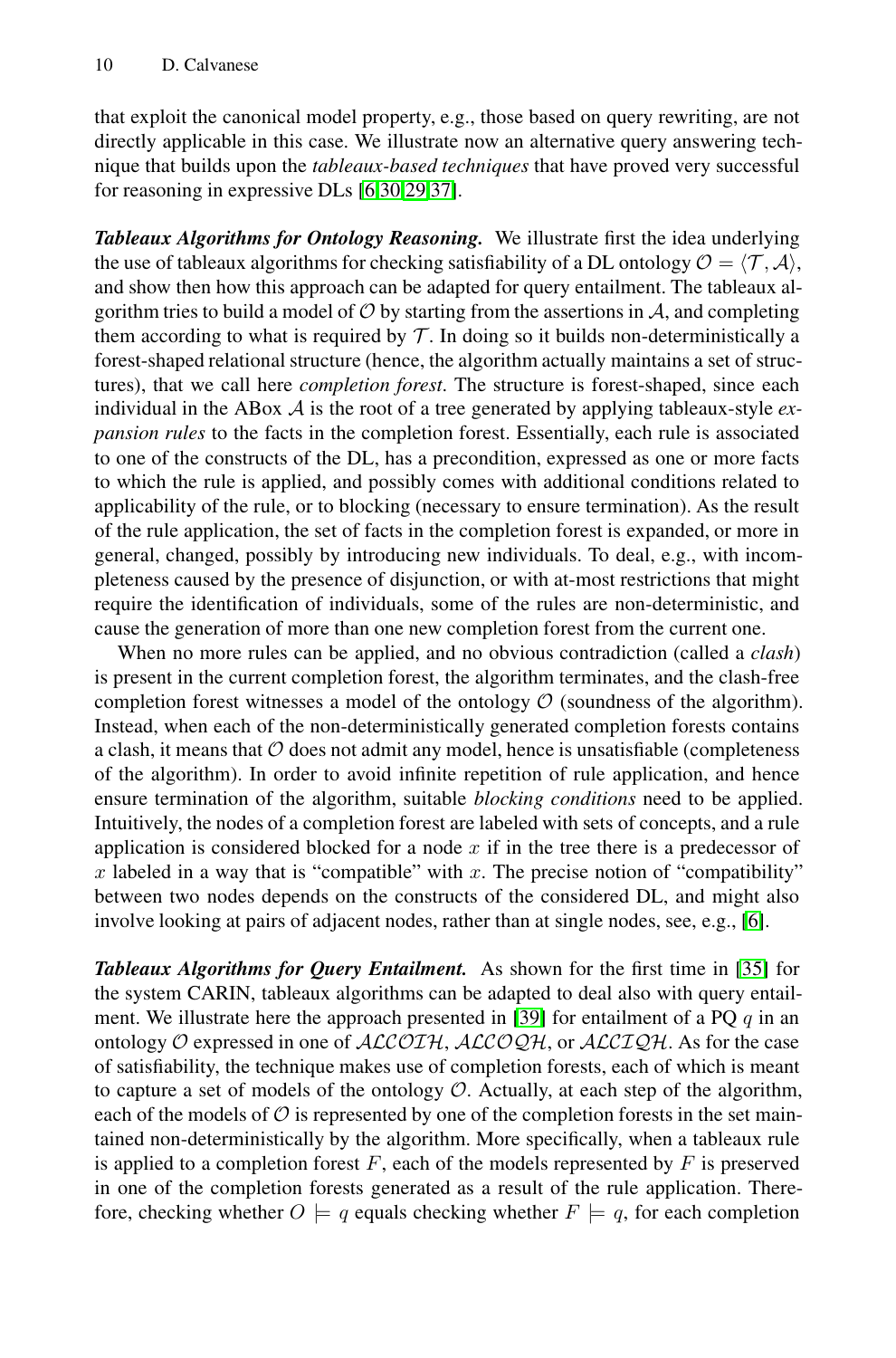forest  $F$ . The crux of the correctness of the technique lies in the fact that, for largely enough expanded F, one can check whether  $F \models q$  effectively via a syntactic mapping of the variables in q to the nodes in F. Thus, to witness that  $\mathcal{O} \not\models q$ , it is sufficient to (non-deterministically) construct a large enough forest  $F$  to which  $q$  cannot be mapped.

As customary with tableaux-style algorithms, the algorithm makes use of suitable blocking conditions on the rules to ensure termination of forest expansion. The blocking conditions adopted for ALCOIH, ALCOQH, and ALCIQH are inspired by those in [\[35\]](#page-15-0) for CARIN, but are able handle on the one hand nominals present in  $ALCOTH$  and ALCOQH, and on the other hand the fact that ALCIQH does not have the *finite model property*. Lack of this property means that reasoning with respect to arbitrary models is different from reasoning with respect to finite models only, and implies that  $\mathcal{O} \not\models q$ might hold, but this might be witnessed only by an infinite model. As a consequence, expansion forests cannot be considered themselves as models of  $\mathcal{O}$ , but rather are finite representations of possibly infinite structures obtained by unraveling the completion forest. A further complication comes from the fact that in the blocking conditions of the tableaux rules it is not sufficient anymore to consider single nodes (or pairs of adjacent nodes) as for satisfiability [\[6\]](#page-14-13). Instead, one needs to search in the completion forest for the repetition of subtrees, whose depth depends on the number of atoms in the query  $q$ . This leads to an additional exponential blowup in the computational complexity of the algorithm with respect to the tableaux algorithms for satisfiability in the same logics.

We also note that [\[39\]](#page-15-16) presents a single algorithm for checking query entailment in  $ALCOTH$ ,  $ALCOQH$ , and  $ALCIQH$ , which includes tableaux rules for all of the constructs in the three logics. However, due to the subtle interaction between nominals, inverse roles, and number restrictions, termination of the algorithm is guaranteed only for TBoxes expressed in ALCOIH, ALCOOH, or ALCIOH.

*Complexity of Query Entailment.* Interestingly, while the above described tableaux algorithm for checking  $\mathcal{O}$  = q is not computationally optimal in combined complexity, a careful analysis shows that the construction of completion forests, and the check whether  $q$  can be mapped to each such forest, can both be carried out by a nondeterministic algorithm that runs in polynomial time in the size of the ABox (and the number of individuals appearing in nominals). Hence, the overall algorithm is coNP in data complexity. This is also computationally optimal, since checking query entailment for CQs over an ontology whose TBox contains a single assertion of the form  $A_1 \subseteq A_2 \sqcup A_3$  is already coNP-hard in data complexity [\[14\]](#page-14-1).

**Theorem 2 ([\[39\]](#page-15-16)).** *Given an* ALCOIH*,* ALCOQH*, or* ALCIQH *ontology* O *and a PQ* q, deciding whether  $O \models q$  is:

- **–** *in co*N3EXPTIME *in combined complexity.*
- **–** *in co*N2EXPTIME *in combined complexity for a fixed* q *(under the assumption that numbers appearing in number restrictions are encoded in unary).*
- **–** *coNP-complete in data complexity.*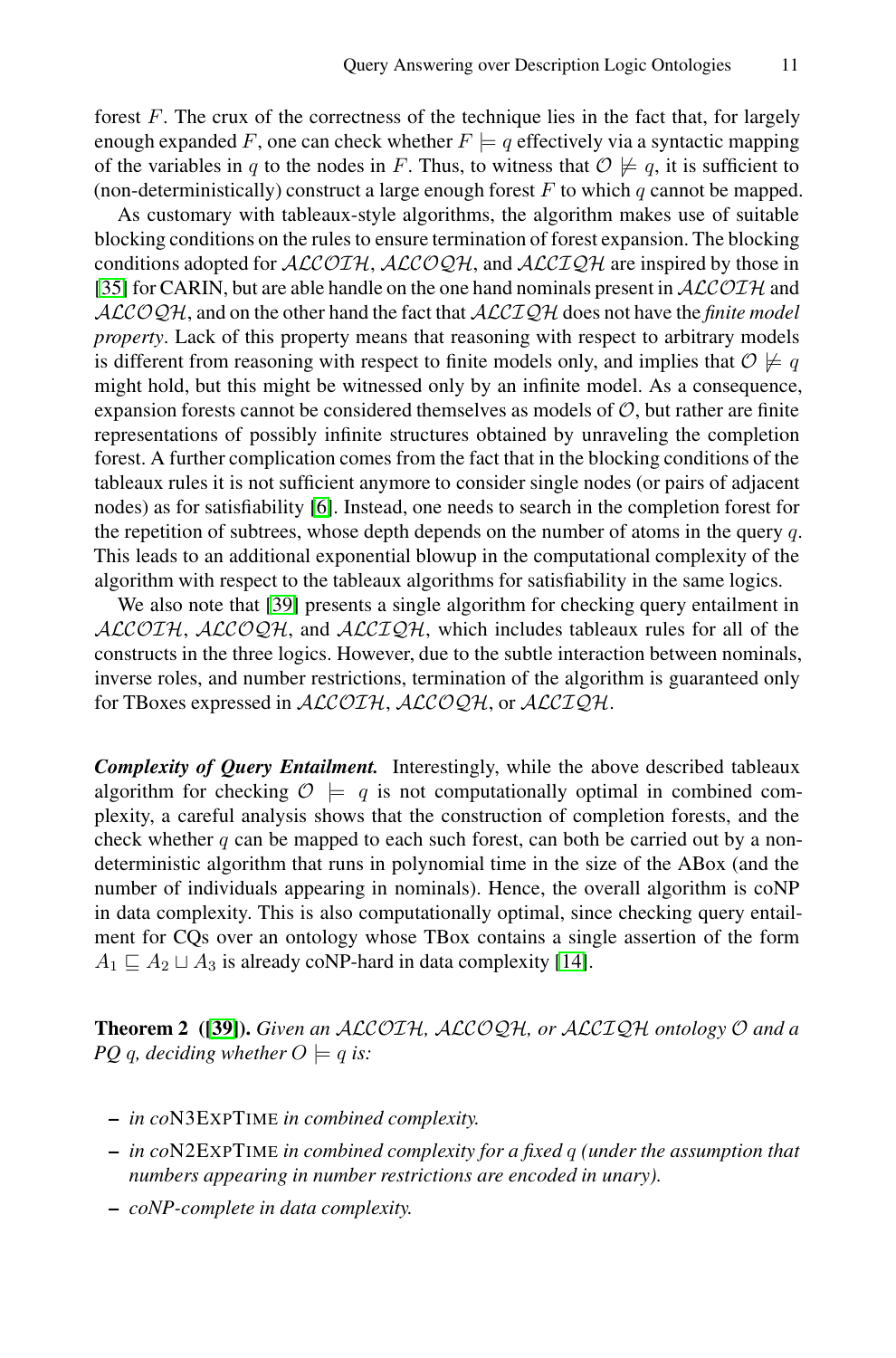### <span id="page-11-0"></span>**5 Query Entailment in Very Expressive DLs**

We address now query entailment for the case where the ontology and/or the query may contain roles built as regular expressions over direct and inverse roles, or their Boolean combinations.

*Automata Techniques for Reasoning over Ontologies.* For many very expressive DLs, including those which allow for the use of regular expressions over roles, the standard reasoning task of checking concept satisfiability (possibly with respect to a TBox) is naturally solvable by tree-automata, thanks to the *tree model property* of such logics: each satisfiable concept  $C$  has a tree-shaped model [\[50,](#page-16-1)[52\]](#page-16-6) in which nodes are labeled with sets of concepts, and adjacent nodes in the tree are connected by one or more roles. Intuitively, such a tree-shaped model is obtained by unraveling an arbitrary model, introducing new nodes in the tree whenever the same node is encountered multiple times during the unraveling. Hence, one can construct a tree-automaton that accepts a tree representing a tree-shaped model, by naturally encoding in the transition function of the automaton the conditions that the DL constructs impose on adjacent nodes of the model/tree. Checking for the existence of a model amounts to checking for nonemptiness of the tree-automaton. A crucial observation is that, even for those logics that have the finite model property, the unraveling process produces an infinite tree, so that we need to resort to automata on *infinite* trees [\[48\]](#page-16-7).

When also an ABox  $A$  is present this approach fails, since the assertions in  $A$  may arbitrarily connect individuals, and thus destroy the tree-structure. On the other hand, while a satisfiable  $\mathcal{DL}$  ontology  $\mathcal{O} = \langle \mathcal{A}, \mathcal{T} \rangle$  may lack a tree-shaped model, it always has a forest-shaped *canonical model*, in which the individuals in A can be arbitrarily connected, but each individual is the root of a tree-shaped model of  $\mathcal T$ . This property is usually sufficient to adapt algorithms for concept satisfiability so as to decide also ontology satisfiability. In particular, automata-based algorithms have been adapted, e.g., using the *pre-completion* technique [\[49\]](#page-16-8), in which after a reasoning step on the ABox, automata are used to verify the existence of a tree-shaped model rooted at each ABox individual.

*Automata Techniques for Query Entailment.* However, a pre-completion based approach would not lend itself well for query entailment, where one needs to account also for the interaction between the variables in query atoms and the ABox individuals to which these variables have to be mapped. This holds especially in the case where the query itself might contain atoms that are regular expressions over roles, as in RPQs and their extensions. Therefore, we discuss here briefly a different approach to query entailment for very expressive DLs and queries, based on the idea of representing forestshaped interpretations directly as trees in which the root is a dummy node, and all individuals appearing in the ABox and in nominals form the children of the root. From each of these first-level nodes, a possibly infinite tree departs. Adopting this kind of representation allows us to deal in a uniform way using tree automata both with the TBox and ABox constituting the ontology, and with the query [\[19](#page-14-14)[,20,](#page-14-4)[21\]](#page-14-15).

Specifically, we illustrate an approach to check query entailment  $\mathcal{O} \models q$ , that is applicable when q is a P2RPQs and  $\mathcal O$  is an ontology expressed in any sublanguage of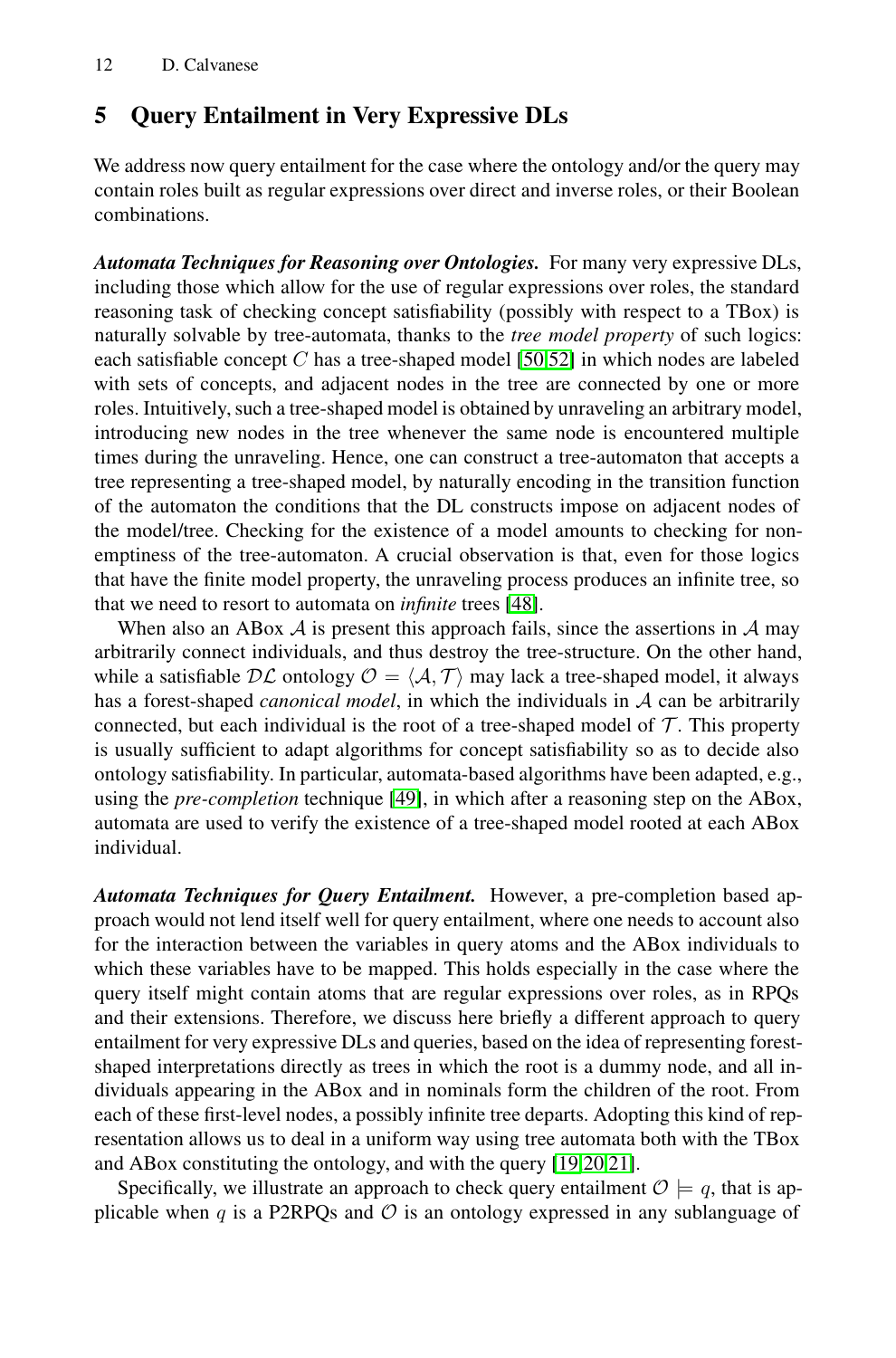$\mathcal{DL}$  in which only two of the three constructs of nominals  $(\mathcal{O})$ , inverse roles  $(\mathcal{I})$ , and number restrictions ( $Q$ ) are present [\[20\]](#page-14-4). We use  $D\mathcal{L}^-$  to denote such a logic. To decide whether  $\mathcal{O} \models q$ , it is sufficient to decide whether  $\mathcal{O}$  has a tree-shaped (canonical) model in which  $q$  has no match. To check this using tree automata, we build an automaton  $\mathbf{A}_{\mathcal{O}\not\models q}$  that accepts all trees that represent a model of  $\mathcal{O}$  in which q has no match. Roughly speaking,  $\mathbf{A}_{\mathcal{O}|\neq q}$  is obtained by intersecting two automata:

- $-$  **A** $\phi$ , which is a tree automaton that accepts the trees representing a model of  $\mathcal{O}$ . We make use of two-way alternating tree automata [\[51\]](#page-16-9): on the one hand, such automata can traverse a tree both downwards and upwards, which turns out to be convenient to deal with inverse roles; on the other hand, such automata are alternating, which means that they are equipped both with ∧-transitions and with ∨-transitions, which allows one to naturally encode in the transition function of the automaton the structural conditions imposed by concept and role expressions.
- $-$  **A**<sub> $\neg a$ </sub>, which accepts the trees representing an interpretation that admits no match for q. To obtain  $A_{\neg q}$ , we first construct an automaton  $A_q$  that accepts a tree T if and only if q has a match in the interpretation represented by T. To construct  $A_q$ , we need to treat the existential variables appearing in  $q$  as additional concept symbols, and represent them explicitly in the tree accepted by the automaton. Then, to construct  $\mathbf{A}_{\neg q}$ , we need to project away such additional symbols, before complementing the automaton, which results in an (inevitable) exponential blowup.

Hence, deciding query entailment reduces to checking whether  $\mathbf{A}_{\mathcal{O}\not\models q}$  accepts the empty language.

The details of the constructions of the above described automata are quite involved. For the constructions, the proof of their correctness, and the computational complexity analysis, we refer to [\[21\]](#page-14-15) for the case when  $\mathcal{DL}^-$  does not include nominals (which corresponds to the DL  $\mathcal{Z}IQ$  of [\[20\]](#page-14-4)), and to [20] for the cases when  $\mathcal{DL}^-$  includes nominals ( $ZOT$  and  $ZOO$ ).

**Theorem 3 ([\[19](#page-14-14)[,21](#page-14-15)[,20\]](#page-14-4)).** *Given an* DL<sup>−</sup> *ontology* O *and a PQ* q*, deciding whether*  $O \models q$  is in 2EXPTIME in combined complexity (under the assumption that numbers *appearing in number restrictions are encoded in unary).*

The above bound is tight, since query entailment is already 2EXPTIME-hard for the following cases:

- **–** CQs over ontologies expressed in ALCI [\[36\]](#page-15-17) or ALCH*reg* [\[23\]](#page-14-16);
- **–** CRPQs or PQs over ontologies expressed in ALC [\[8\]](#page-14-17).

Notice that the automata-theoretic approach above does not provide us any bound on data complexity (that is better than the one for combined complexity). In fact, it remains to be investigated whether in this approach it is possible to single out the contribution coming from the ABox and the nominals in the construction of the automata and the final emptiness check.

The above automata-based technique does also not work for the case of full  $D\mathcal{L}$ , i.e., when the logic contains both nominals, inverses, and number restrictions, since in such a case the tree model property fails, and tree automata do not seem suitable anymore as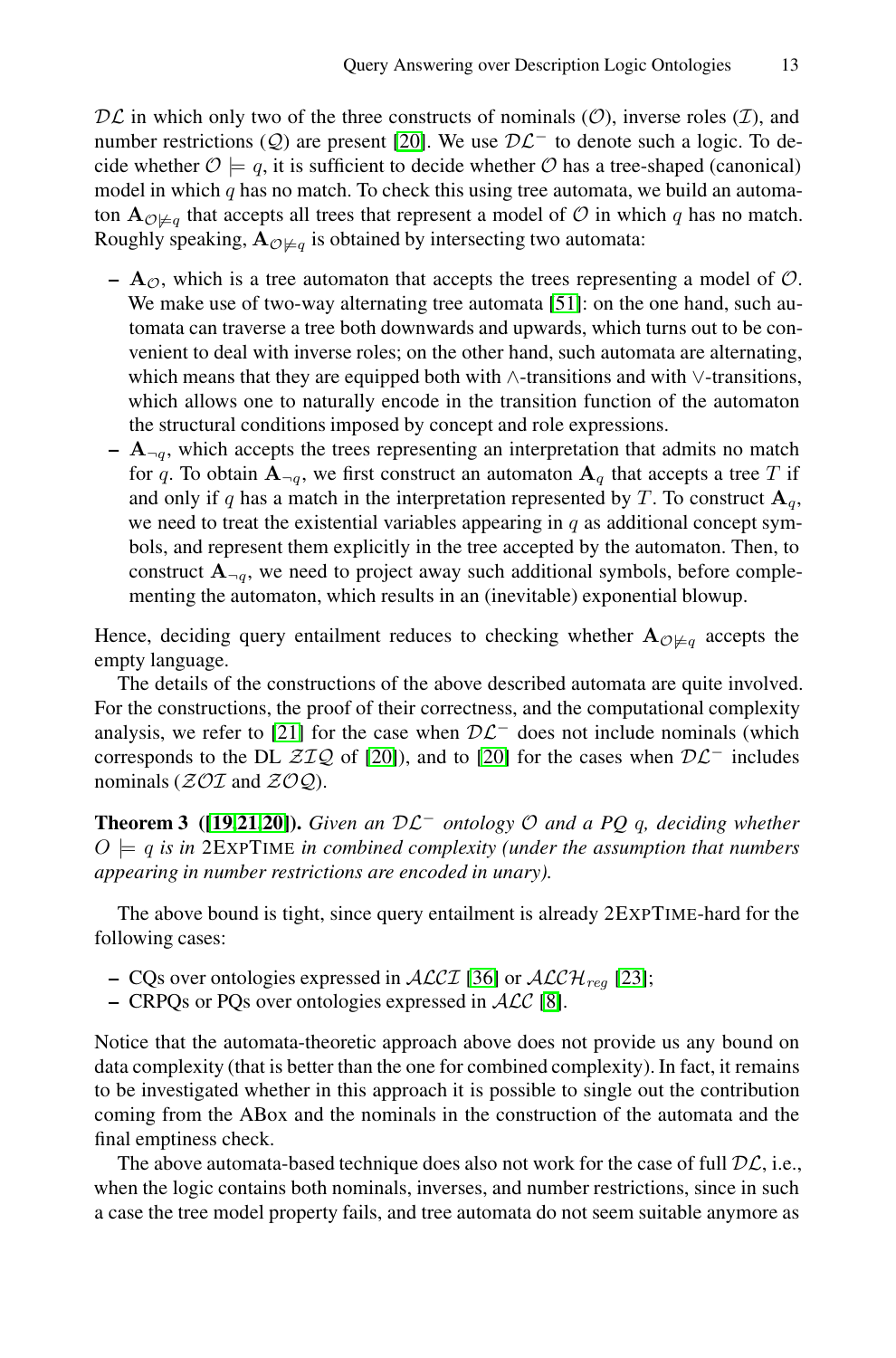a technical tool. In fact, decidability of entailment for POs over  $ALCOIO$  ontologies has been established in [\[27\]](#page-15-18) using model theoretic arguments, which do not provide any complexity upper bound. However, the problem is still open for logics including also regular expressions over roles (or alternatively, transitive roles also in the query, in line with what can be expressed in the Web Ontology Language OWL [\[7\]](#page-14-7)).

Finally, we mention recent work that has considered the problem of query entailment also over lightweight DLs, for variants of queries containing regular expressions [\[9\]](#page-14-18), and for their extension with nesting [\[8\]](#page-14-17).

### **6 Conclusions**

In this work, we have provided an overview of three prominent techniques that have been used in recent years to address the challenging problem of query answering and query entailment in DLs. Specifically, we have discussed: *(1)* a technique based on query rewriting suitable for UCQs over lightweight DLs, which provides optimal complexity bounds due to first-order rewritability; *(2)* a technique based on tableaux suitable for PQs over expressive DLs, which provides optimal bounds in data complexity, but not in combined complexity, and is not able to deal with regular expressions over roles in the ontology or the query; *(3)* a technique based on automata on infinite trees, which is able to deal with very expressive ontology and query languages containing regular expressions over roles, and provides optimal complexity bounds in combined complexity, but not in data complexity.

The research on query answering and query entailment is still very active, and the problem continues to provide challenges. On the one hand, from the theoretical point of view several decidability and complexity questions are still open. On the other hand, more work is required to implement query answering and query entailment algorithms for the more expressive ontology and query languages. And both for lightweight and for expressive languages, improvements in efficiency are needed, so at to make these techniques usable in real world scenarios.

<span id="page-13-3"></span><span id="page-13-2"></span><span id="page-13-1"></span>**Acknowledgments.** This work has been partially supported by the EU IP project Optique (*Scalable End-user Access to Big Data*), grant agreement n. FP7-318338.

### <span id="page-13-4"></span><span id="page-13-0"></span>**References**

- 1. Abiteboul, S., Buneman, P., Suciu, D.: Data on the Web: From Relations to Semistructured Data and XML. Morgan Kaufmann (2000)
- 2. Abiteboul, S., Hull, R., Vianu, V.: Foundations of Databases. Addison Wesley Publ. Co. (1995)
- 3. Artale, A., Calvanese, D., Kontchakov, R., Zakharyaschev, M.: The DL-Lite family and relations. J. of Artificial Intelligence Research 36, 1–69 (2009)
- 4. Baader, F., Calvanese, D., McGuinness, D., Nardi, D., Patel-Schneider, P.F. (eds.): The Description Logic Handbook: Theory, Implementation and Applications. Cambridge University Press (2003)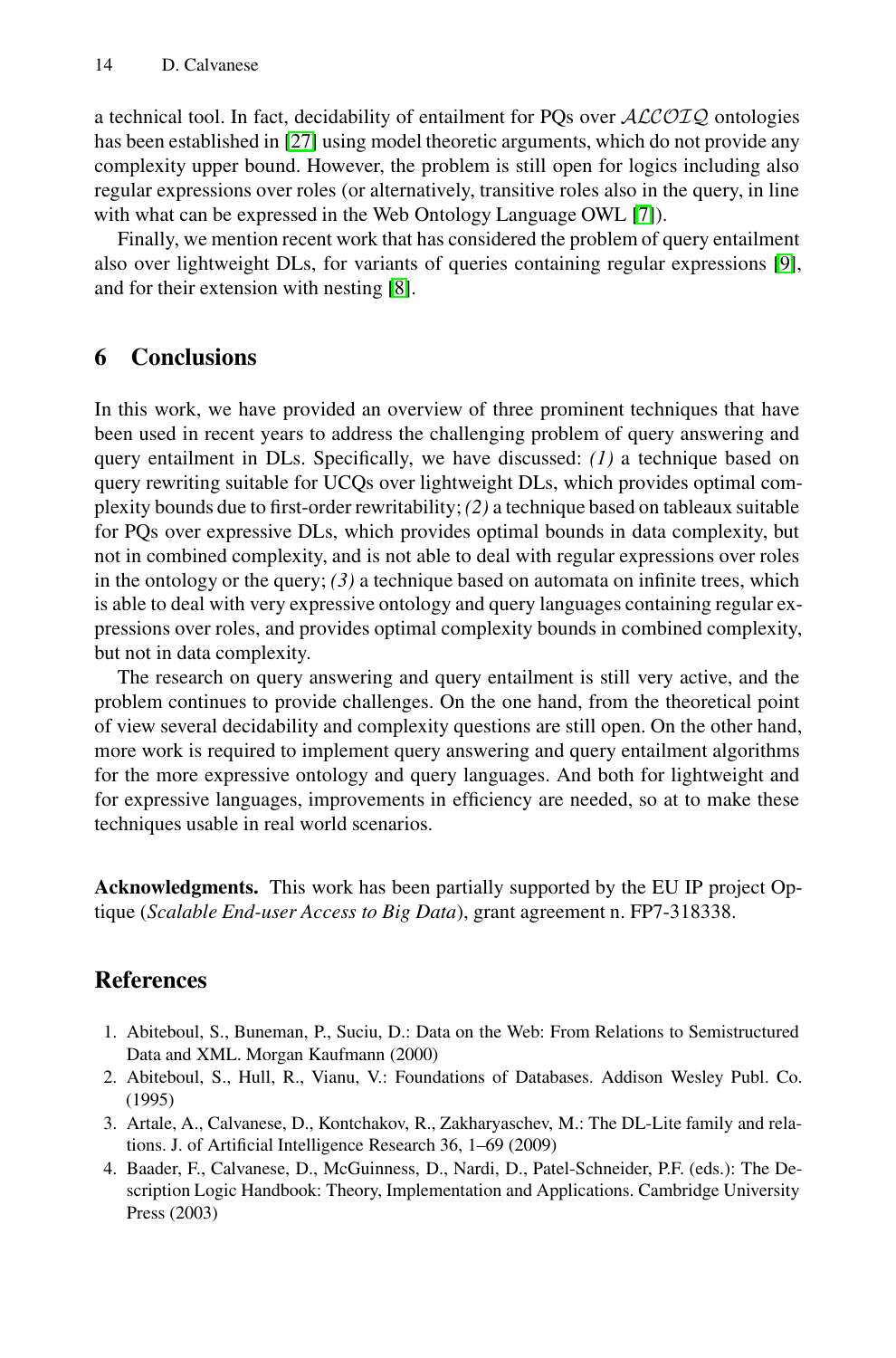- <span id="page-14-17"></span><span id="page-14-13"></span><span id="page-14-7"></span><span id="page-14-5"></span>5. Baader, F., Sattler, U.: Expressive number restrictions in description logics. J. of Logic and Computation 9(3), 319–350 (1999)
- <span id="page-14-18"></span>6. Baader, F., Sattler, U.: Tableau algorithms for description logics. In: Dyckhoff, R. (ed.) TABLEAUX 2000. LNCS (LNAI), vol. 1847, pp. 1–18. Springer, Heidelberg (2000)
- <span id="page-14-3"></span>7. Bao, J., et al.: OWL 2 Web Ontology Language document overview, W3C Recommendation, World Wide Web Consortium, 2nd edn. (December 2012), <http://www.w3.org/TR/owl2-overview/>
- <span id="page-14-6"></span>8. Bienvenu, M., Calvanese, D., Ortiz, M., Simkus, M.: Nested regular path queries in description logics. In: Proc. of the 14th Int. Conf. on the Principles of Knowledge Representation and Reasoning (KR 2014). AAAI Press (2014)
- <span id="page-14-9"></span>9. Bienvenu, M., Ortiz, M., Simkus, M.: Conjunctive regular path queries in lightweight description logics. In: Proc. of the 23rd Int. Joint Conf. on Artificial Intelligence, IJCAI 2013 (2013)
- <span id="page-14-8"></span>10. Buneman, P., Davidson, S., Hillebrand, G., Suciu, D.: A query language and optimization technique for unstructured data. In: Proc. of the ACM SIGMOD Int. Conf. on Management of Data, pp. 505–516 (1996)
- <span id="page-14-1"></span>11. Calvanese, D., De Giacomo, G.: Expressive description logics. In: Baader, et al. (eds.) [4], ch. 5, pp. 178–218
- <span id="page-14-0"></span>12. Calvanese, D., De Giacomo, G., Lembo, D., Lenzerini, M., Poggi, A., Rodriguez-Muro, M., Rosati, R.: Ontologies and databases: The DL-Lite approach. In: Tessaris, S., Franconi, E., Eiter, T., Gutierrez, C., Handschuh, S., Rousset, M.-C., Schmidt, R.A. (eds.) Reasoning Web. LNCS, vol. 5689, pp. 255–356. Springer, Heidelberg (2009)
- <span id="page-14-10"></span>13. Calvanese, D., De Giacomo, G., Lembo, D., Lenzerini, M., Rosati, R.: Tractable reasoning and efficient query answering in description logics: The DL-Lite family. J. of Automated Reasoning 39(3), 385–429 (2007)
- <span id="page-14-11"></span>14. Calvanese, D., De Giacomo, G., Lembo, D., Lenzerini, M., Rosati, R.: Data complexity of query answering in description logics. Artificial Intelligence 195, 335–360 (2013)
- <span id="page-14-14"></span><span id="page-14-12"></span>15. Calvanese, D., De Giacomo, G., Lenzerini, M.: On the decidability of query containment under constraints. In: Proc. of the 17th ACM SIGACT SIGMOD SIGART Symp. on Principles of Database Systems (PODS 1998), pp. 149–158 (1998)
- <span id="page-14-4"></span>16. Calvanese, D., De Giacomo, G., Lenzerini, M., Vardi, M.Y.: Containment of conjunctive regular path queries with inverse. In: Proc. of the 7th Int. Conf. on the Principles of Knowledge Representation and Reasoning (KR 2000), pp. 176–185 (2000)
- 17. Calvanese, D., De Giacomo, G., Lenzerini, M., Vardi, M.Y.: Rewriting of regular expressions and regular path queries. J. of Computer and System Sciences 64(3), 443–465 (2002)
- <span id="page-14-15"></span>18. Calvanese, D., De Giacomo, G., Lenzerini, M., Vardi, M.Y.: Reasoning on regular path queries. SIGMOD Record 32(4), 83–92 (2003)
- <span id="page-14-2"></span>19. Calvanese, D., Eiter, T., Ortiz, M.: Answering regular path queries in expressive description logics: An automata-theoretic approach. In: Proc. of the 22nd AAAI Conf. on Artificial Intelligence (AAAI 2007), pp. 391–396 (2007)
- <span id="page-14-16"></span>20. Calvanese, D., Eiter, T., Ortiz, M.: Regular path queries in expressive description logics with nominals. In: Proc. of the 21st Int. Joint Conf. on Artificial Intelligence (IJCAI 2009), pp. 714–720 (2009)
- 21. Calvanese, D., Ortiz, M., Eiter, T.: Answering regular path queries in expressive description logics via alternating tree-automata. Information and Computation 237, 12–55 (2014)
- 22. Chandra, A.K., Merlin, P.M.: Optimal implementation of conjunctive queries in relational data bases. In: Proc. of the 9th ACM Symp. on Theory of Computing (STOC 1977), pp. 77–90 (1977)
- 23. Eiter, T., Lutz, C., Ortiz, M., Šimkus, M.: Query answering in description logics with transitive roles. In: Proc. of the 21st Int. Joint Conf. on Artificial Intelligence (IJCAI 2009), pp. 759–764 (2009)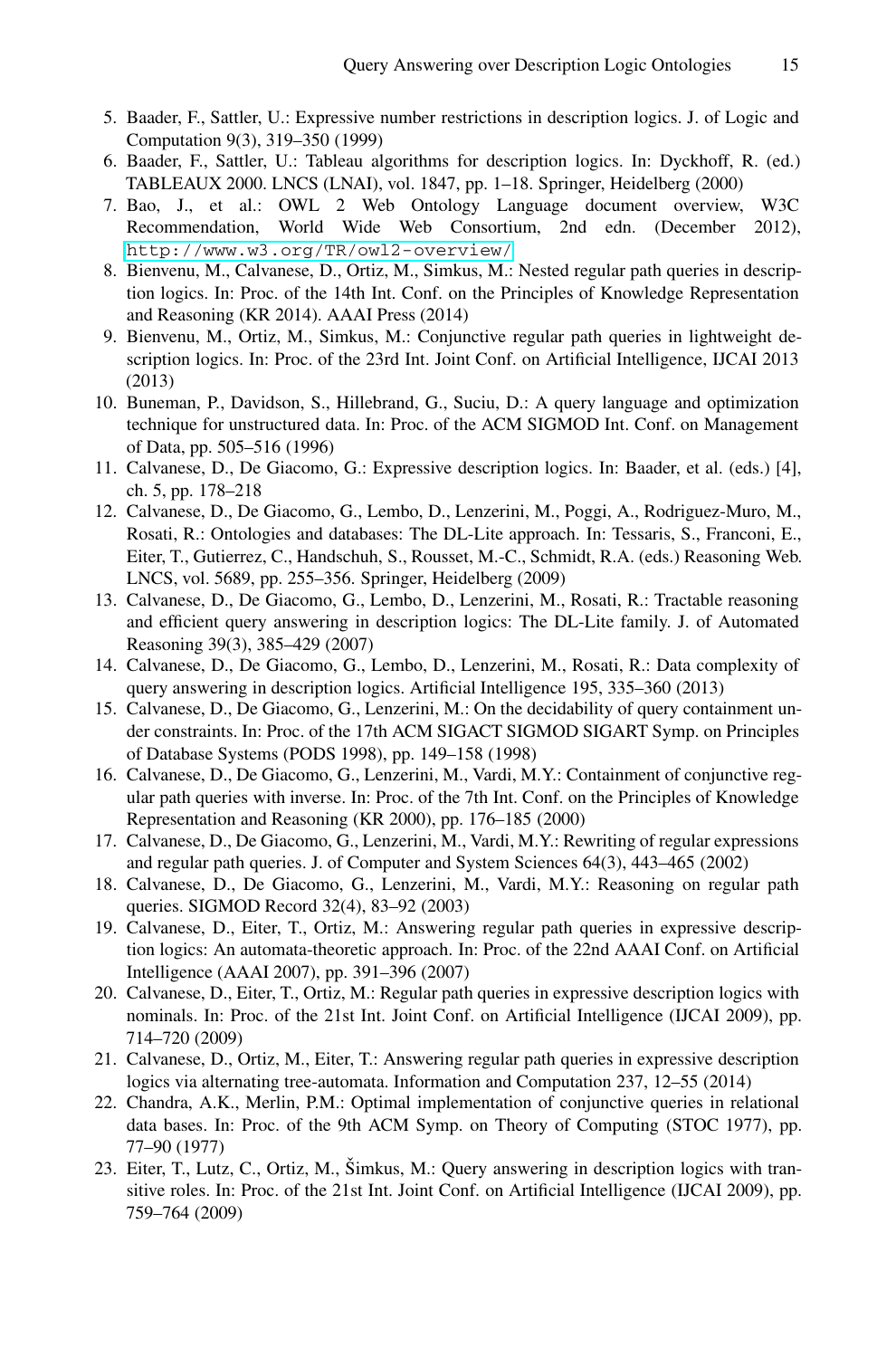- <span id="page-15-18"></span><span id="page-15-10"></span><span id="page-15-5"></span><span id="page-15-2"></span>24. Eiter, T., Ortiz, M., Simkus, M., Tran, T.K., Xiao, G.: Query rewriting for Horn-SHIQ plus rules. In: Proc. of the 26th AAAI Conf. on Artificial Intelligence (AAAI 2012). AAAI Press (2012)
- <span id="page-15-11"></span>25. Fagin, R., Kolaitis, P.G., Miller, R.J., Popa, L.: Data exchange: Semantics and query answering. Theoretical Computer Science 336(1), 89–124 (2005)
- <span id="page-15-14"></span>26. Florescu, D., Levy, A., Suciu, D.: Query containment for conjunctive queries with regular expressions. In: Proc. of the 17th ACM SIGACT SIGMOD SIGART Symp. on Principles of Database Systems (PODS 1998), pp. 139–148 (1998)
- <span id="page-15-13"></span>27. Glimm, B., Rudolph, S.: Nominals, inverses, counting, and conjunctive queries or: Why infinity is your friend. J. of Artificial Intelligence Research 39, 429–481 (2010)
- <span id="page-15-12"></span>28. Gottlob, G., Kikot, S., Kontchakov, R., Podolskii, V.V., Schwentick, T., Zakharyaschev, M.: The price of query rewriting in ontology-based data access. Artificial Intelligence 213, 42–59 (2014)
- <span id="page-15-8"></span>29. Horrocks, I., Kutz, O., Sattler, U.: The even more irresistible  $\mathcal{SROLQ}$ . In: Proc. of the 10th Int. Conf. on the Principles of Knowledge Representation and Reasoning (KR 2006), pp. 57–67 (2006)
- <span id="page-15-9"></span>30. Horrocks, I., Sattler, U.: A tableau decision procedure for  $\mathcal{SHOLQ}$ . J. of Automated Reasoning 39(3), 249–276 (2007)
- <span id="page-15-1"></span>31. Kontchakov, R., Lutz, C., Toman, D., Wolter, F., Zakharyaschev, M.: The combined approach to query answering in DL-Lite. In: Proc. of the 12th Int. Conf. on the Principles of Knowledge Representation and Reasoning (KR 2010), pp. 247–257 (2010)
- <span id="page-15-0"></span>32. Krisnadhi, A., Lutz, C.: Data complexity in the  $\mathcal{EL}$  family of description logics. In: Dershowitz, N., Voronkov, A. (eds.) LPAR 2007. LNCS (LNAI), vol. 4790, pp. 333–347. Springer, Heidelberg (2007)
- <span id="page-15-17"></span>33. Krötzsch, M., Rudolph, S., Hitzler, P.: Complexity boundaries for horn description logics. In: Proc. of the 22nd AAAI Conf. on Artificial Intelligence (AAAI 2007), pp. 452–457 (2007)
- <span id="page-15-15"></span>34. Lenzerini, M.: Data integration: A theoretical perspective. In: Proc. of the 21st ACM SIGACT SIGMOD SIGART Symp. on Principles of Database Systems (PODS 2002), pp. 233–246 (2002)
- <span id="page-15-4"></span>35. Levy, A.Y., Rousset, M.C.: Combining Horn rules and description logics in CARIN. Artificial Intelligence 104(1-2), 165–209 (1998)
- <span id="page-15-16"></span>36. Lutz, C.: Inverse roles make conjunctive queries hard. In: Proc. of the 20th Int. Workshop on Description Logic (DL 2007). CEUR Electronic Workshop Proceedings, vol. 250, pp. 100–111 (2007), <http://ceur-ws.org/>
- <span id="page-15-3"></span>37. Lutz, C., Milicic, M.: A tableau algorithm for description logics with concrete domains and general tboxes. J. of Automated Reasoning Special Issue on Automated Reasoning with Analytic Tableaux and Related Methods 38(1-3), 227–259 (2007)
- <span id="page-15-6"></span>38. Ortiz, M.: Ontology based query answering: The story so far. In: Proc. of the 7th Alberto Mendelzon Int. Workshop on Foundations of Data Management (AMW 2013). CEUR Electronic Workshop Proceedings, vol. 1087 (2013), <http://ceur-ws.org/>
- <span id="page-15-7"></span>39. Ortiz, M., Calvanese, D., Eiter, T.: Data complexity of query answering in expressive description logics via tableaux. J. of Automated Reasoning 41(1), 61–98 (2008)
- 40. Ortiz, M., Šimkus, M.: Reasoning and query answering in description logics. In: Eiter, T., Krennwallner, T. (eds.) Reasoning Web 2012. LNCS, vol. 7487, pp. 1–53. Springer, Heidelberg (2012)
- 41. Pérez-Urbina, H., Motik, B., Horrocks, I.: A comparison of query rewriting techniques for DL-lite. In: Proc. of the 22nd Int. Workshop on Description Logic (DL 2009). CEUR Electronic Workshop Proceedings, vol. 477 (2009), <http://ceur-ws.org/>
- 42. Pérez-Urbina, H., Motik, B., Horrocks, I.: Tractable query answering and rewriting under description logic constraints. J. of Applied Logic 8(2), 186–209 (2010)